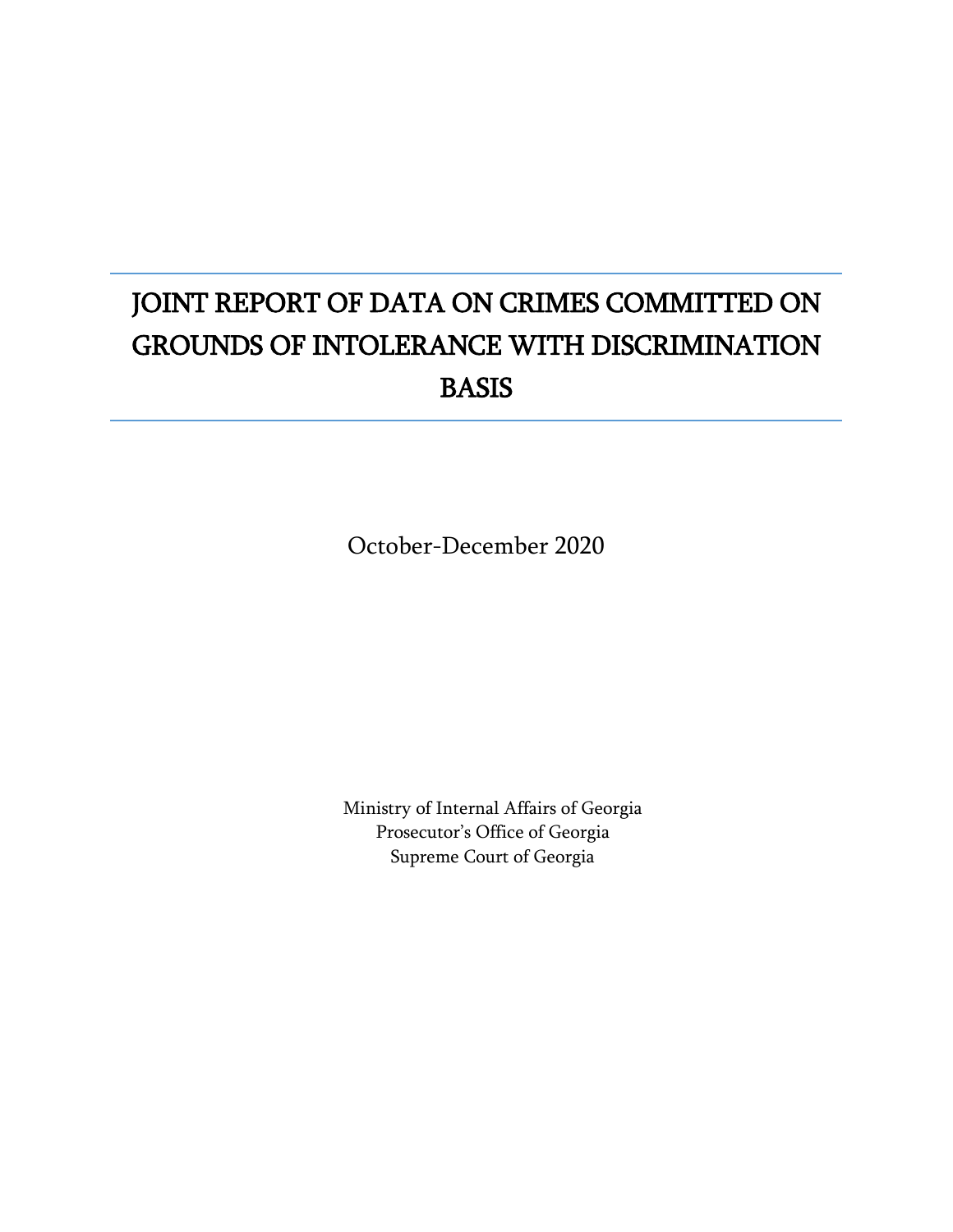#### Ministry of Internal Affairs of Georgia Prosecutor's Office of Georgia Supreme Court of Georgia

## **Table of Contents**

| Initiation of investigation according to territorial distribution and sign of discrimination 2 |  |
|------------------------------------------------------------------------------------------------|--|
|                                                                                                |  |
|                                                                                                |  |
|                                                                                                |  |
|                                                                                                |  |
|                                                                                                |  |
|                                                                                                |  |
|                                                                                                |  |
|                                                                                                |  |
|                                                                                                |  |
|                                                                                                |  |
|                                                                                                |  |
|                                                                                                |  |
|                                                                                                |  |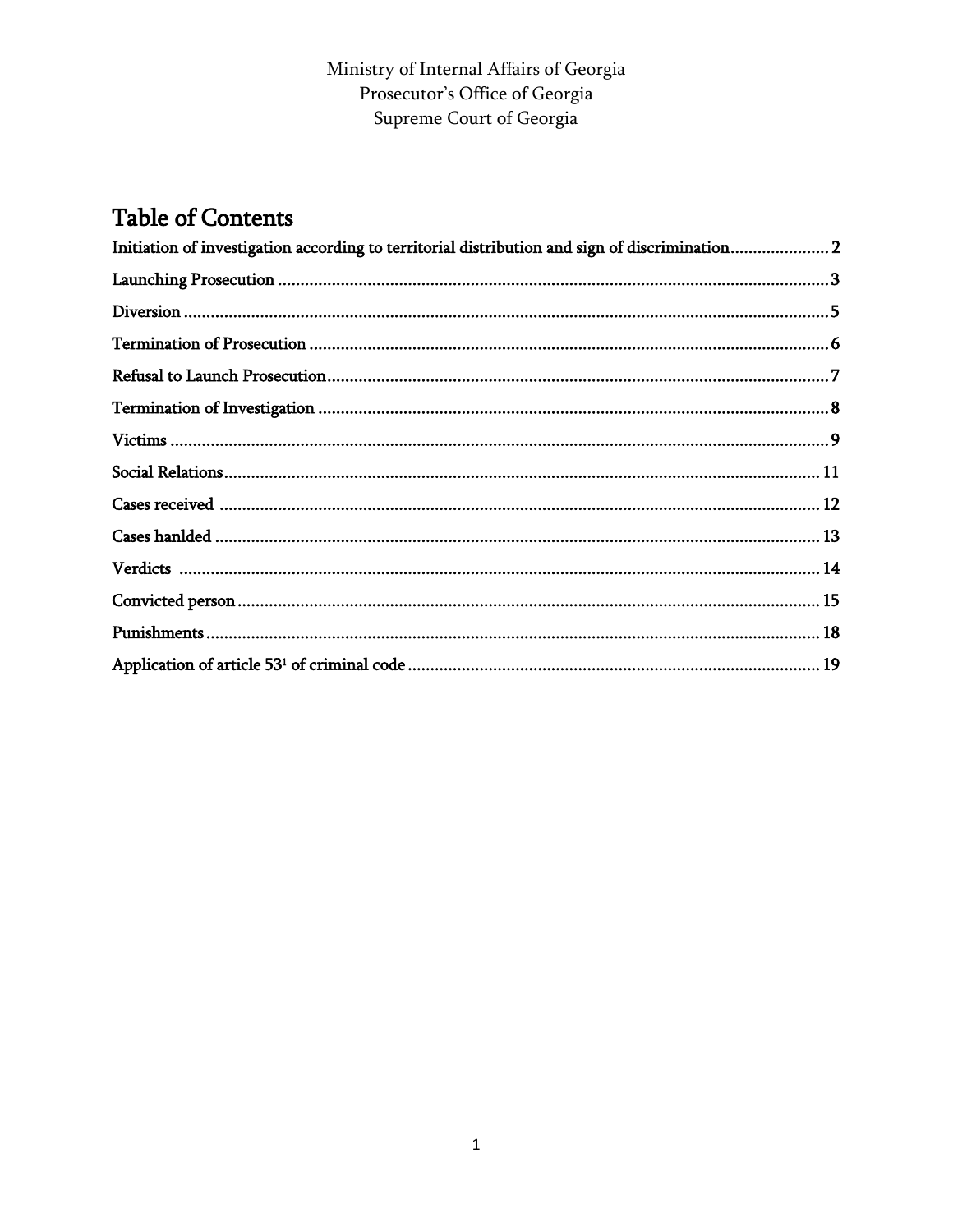|                             |                     | Ministry of Internal Affairs of Georgia |                                  |                                               |                     |  |  |  |  |  |  |  |
|-----------------------------|---------------------|-----------------------------------------|----------------------------------|-----------------------------------------------|---------------------|--|--|--|--|--|--|--|
|                             |                     |                                         | Table Nº1                        |                                               |                     |  |  |  |  |  |  |  |
| Initiation of Investigation |                     |                                         |                                  |                                               |                     |  |  |  |  |  |  |  |
|                             |                     |                                         | <b>Total: 246 Criminal Cases</b> |                                               |                     |  |  |  |  |  |  |  |
| <b>Legal Qualification</b>  | <b>Total Number</b> | <b>Territorial Distribution</b>         | <b>Total Number</b>              | <b>Signs of Discrimination</b>                | <b>Total Number</b> |  |  |  |  |  |  |  |
| 126                         | 90                  | Tbilisi                                 | 89                               | gender                                        | 177                 |  |  |  |  |  |  |  |
| 126                         | 38                  | Abkhazia                                | $\overline{0}$                   | gender identity                               | 7                   |  |  |  |  |  |  |  |
| 11', 151                    | 24                  | Adjara                                  | 47                               | sexual orientation                            | 6                   |  |  |  |  |  |  |  |
| 187                         | 13                  | Kakheti                                 | 7                                | sex                                           | $\overline{0}$      |  |  |  |  |  |  |  |
| 126';11',151                | 12                  | Shida Kartli                            | 4                                | age                                           | $\overline{0}$      |  |  |  |  |  |  |  |
| 151                         | 10                  | Kvemo Kartli                            | 36                               | disability                                    | $\overline{0}$      |  |  |  |  |  |  |  |
| 381                         | 8                   | Imereti                                 | 28                               | race $1)$                                     | 12                  |  |  |  |  |  |  |  |
| 162'                        | $\overline{5}$      | Guria                                   | 1                                | religion                                      | T                   |  |  |  |  |  |  |  |
| 115                         | $\overline{4}$      | Samegrelo-Zemo Svaneti                  | 9                                | political or other view<br>social affiliation | 35<br>4             |  |  |  |  |  |  |  |
| 157                         | 3                   | Samtskhe-Javakheti                      | 5                                |                                               |                     |  |  |  |  |  |  |  |
| 11', 151; 126'              | 3                   | Racha-Lechkhumi and<br>Kvemo Svaneti    | $\pmb{0}$                        | place of residence                            | $\mathsf 0$         |  |  |  |  |  |  |  |
| 143                         | $\sqrt{2}$          | Mtskheta-Mtianeti                       | $\overline{0}$                   | property or social status                     | $\overline{0}$      |  |  |  |  |  |  |  |
| 151'                        | $\sqrt{2}$          | Patrol Police                           | 20                               | other signs of discrimination                 | 3                   |  |  |  |  |  |  |  |
| 11', 381'; 11', 151         | $\overline{2}$      | CCPD <sup>2</sup>                       | $\overline{0}$                   | national origin and gender                    | 1                   |  |  |  |  |  |  |  |
| 120                         | $\mathbf{1}$        | <b>Border Police</b>                    | $\overline{0}$                   |                                               |                     |  |  |  |  |  |  |  |
| 137                         | $\mathbf{1}$        |                                         |                                  |                                               |                     |  |  |  |  |  |  |  |
| 138                         | $\overline{1}$      |                                         |                                  |                                               |                     |  |  |  |  |  |  |  |
| 162                         | $\mathbf{1}$        |                                         |                                  |                                               |                     |  |  |  |  |  |  |  |
| 178                         | $\mathbf{1}$        |                                         |                                  |                                               |                     |  |  |  |  |  |  |  |
| 179                         | $\mathbf{1}$        |                                         |                                  |                                               |                     |  |  |  |  |  |  |  |
| 19,108                      | $\mathbf{1}$        |                                         |                                  |                                               |                     |  |  |  |  |  |  |  |
| 19,109                      | $\mathbf{1}$        |                                         |                                  |                                               |                     |  |  |  |  |  |  |  |
| 19,177                      | $\mathbf{1}$        |                                         |                                  |                                               |                     |  |  |  |  |  |  |  |
| 108;187                     | $\mathbf{1}$        |                                         |                                  |                                               |                     |  |  |  |  |  |  |  |
| 126;187                     | $\mathbf{1}$        |                                         |                                  |                                               |                     |  |  |  |  |  |  |  |
| 137;143                     | $\mathbf{1}$        |                                         |                                  |                                               |                     |  |  |  |  |  |  |  |
| 11',109                     | $\mathbf{1}$        |                                         |                                  |                                               |                     |  |  |  |  |  |  |  |
| 11',120                     | $\mathbf{1}$        |                                         |                                  |                                               |                     |  |  |  |  |  |  |  |
| 11', 150'                   | $\mathbf{1}$        |                                         |                                  |                                               |                     |  |  |  |  |  |  |  |
| 11', 151'                   | $\mathbf{1}$        |                                         |                                  |                                               |                     |  |  |  |  |  |  |  |
| 11', 151'; 11', 381'        | $\mathbf{1}$        |                                         |                                  |                                               |                     |  |  |  |  |  |  |  |
| 11', 151'; 11', 151; 126'   | $\mathbf{1}$        |                                         |                                  |                                               |                     |  |  |  |  |  |  |  |
| 11', 19, 109                | $\mathbf{1}$        |                                         |                                  |                                               |                     |  |  |  |  |  |  |  |
| 11',381'                    | $\mathbf{1}$        |                                         |                                  |                                               |                     |  |  |  |  |  |  |  |
| 126';11',381'               | $\mathbf{1}$        |                                         |                                  |                                               |                     |  |  |  |  |  |  |  |
| 126'; 11', 150              | $\mathbf{1}$        |                                         |                                  |                                               |                     |  |  |  |  |  |  |  |
| 126;353                     | $\mathbf{1}$        |                                         |                                  |                                               |                     |  |  |  |  |  |  |  |
| 150';126                    | $\mathbf{1}$        |                                         |                                  |                                               |                     |  |  |  |  |  |  |  |
| 151;126                     | $\mathbf{1}$        |                                         |                                  |                                               |                     |  |  |  |  |  |  |  |
| 151,151                     | $\mathbf{1}$        |                                         |                                  |                                               |                     |  |  |  |  |  |  |  |
| 187;162'                    | $\mathbf{1}$        |                                         |                                  |                                               |                     |  |  |  |  |  |  |  |
| 239                         | $\mathbf{1}$        |                                         |                                  |                                               |                     |  |  |  |  |  |  |  |
| 353'                        | $\mathbf{1}$        |                                         |                                  |                                               |                     |  |  |  |  |  |  |  |
| 381':11',19,109             | $\mathbf{1}$        |                                         |                                  |                                               |                     |  |  |  |  |  |  |  |

381';11',19,109 1 1) Skin color, language, citizenship, national and ethnic origin

<sup>2)</sup> Central Criminal Police Department

Note: Criminal cases subiect to iurisdiction of the Patrol Police of the Ministry of Internal Affairs of Georgia and Departments of the Central Criminal Police, as well as the State Sub-Agency - Border Police of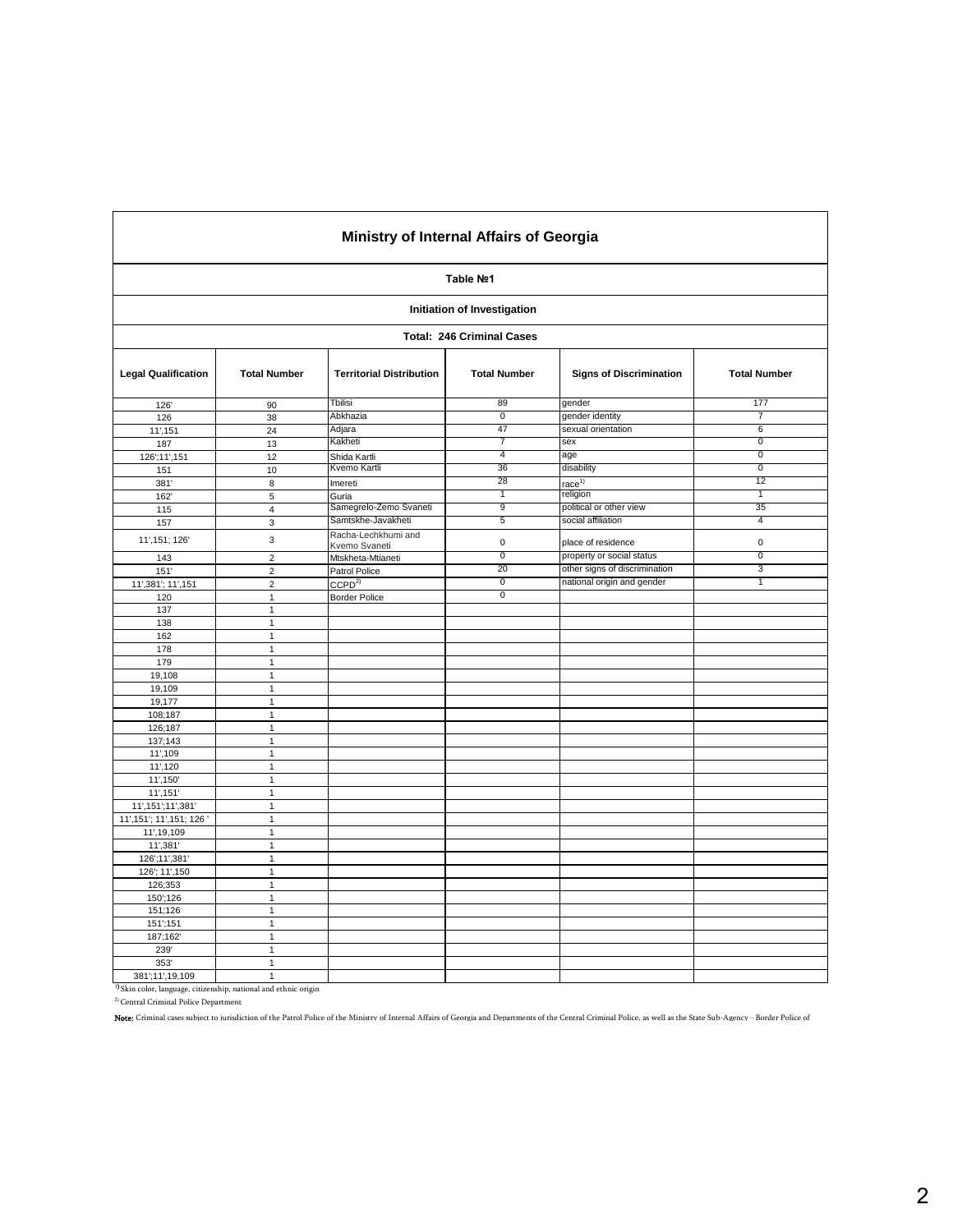#### Prosecutor's Office of Georgia Table N2 Launching Prosecution

| <b>Launching Prosecution</b>                                                | Total number of<br>prosecutions | $_{\rm man}$ | woman        | from 14 to 18 years of<br>age | aged 18 or over | Number of prosecutions in cases on<br>which investigation commenced in<br>the reporting period | $_{\rm man}$   | woman        | from 14 to 18 years of<br>age | aged 18 or over |
|-----------------------------------------------------------------------------|---------------------------------|--------------|--------------|-------------------------------|-----------------|------------------------------------------------------------------------------------------------|----------------|--------------|-------------------------------|-----------------|
| Total:                                                                      | 95                              | 95           | $\mathbf{0}$ |                               | 95              | 82                                                                                             | 82             | $\mathbf{0}$ | 0                             | 82              |
| According to legal qualification (Article of the Criminal Code of Georgia): |                                 |              |              |                               |                 |                                                                                                |                |              |                               |                 |
| $11^1 - 19,109$                                                             |                                 |              |              |                               |                 | ຳ                                                                                              | 2              |              |                               |                 |
| $11^1 - 109$                                                                |                                 |              | $\Omega$     |                               | $\mathcal{P}$   |                                                                                                | $\overline{1}$ |              | $\Omega$                      |                 |
| $\overline{115}$                                                            |                                 |              |              |                               |                 |                                                                                                |                |              |                               |                 |
| $11^1$ -118, 126 <sup>1</sup> , 11 <sup>1</sup> -151                        |                                 |              |              |                               |                 |                                                                                                | $\Omega$       |              |                               |                 |
| $11^1 - 120$                                                                |                                 |              |              |                               |                 |                                                                                                |                |              |                               |                 |
| $11^1$ -120, $11^1$ -151                                                    |                                 |              |              |                               |                 |                                                                                                |                |              |                               |                 |
| 126                                                                         |                                 |              |              |                               |                 |                                                                                                |                |              |                               |                 |
| $11^1 - 126$                                                                |                                 |              |              |                               |                 |                                                                                                |                |              |                               |                 |
| $11^1$ -126, 126 <sup>1</sup> , 11 <sup>1</sup> 144 <sup>3</sup>            |                                 |              |              |                               |                 | $\mathbf 0$                                                                                    | $\Omega$       |              |                               | $\Omega$        |
| $11^1$ -126, 126 <sup>1</sup> , 11 <sup>1</sup> -150, 11 <sup>1</sup> -151  |                                 |              |              |                               |                 |                                                                                                | $\overline{1}$ |              |                               |                 |
| 126'                                                                        | 36                              | 36           |              |                               | 36              | 34                                                                                             | 34             |              |                               | 34              |
| $126^1, 11^1 - 141$                                                         |                                 |              |              |                               |                 |                                                                                                |                |              |                               |                 |
| $126^1, 11^1 - 150$                                                         |                                 |              |              |                               |                 |                                                                                                |                |              |                               | $\Omega$        |
| $126^1, 11^1$ -151                                                          |                                 |              |              |                               |                 |                                                                                                |                |              |                               |                 |
| $126^1$ , $11^1$ -150, 360                                                  |                                 |              |              |                               |                 |                                                                                                |                |              |                               |                 |
| $126^1$ , $11^1$ -150, $11^1$ -381 <sup>1</sup>                             |                                 |              |              |                               |                 |                                                                                                |                |              |                               |                 |
| $126^1$ , $11^1$ -151, $11^1$ -381 <sup>1</sup>                             |                                 |              |              |                               |                 |                                                                                                |                |              |                               |                 |
| 137                                                                         |                                 |              |              |                               |                 |                                                                                                |                |              |                               |                 |
| 143, 150 <sup>1</sup>                                                       |                                 |              |              |                               |                 |                                                                                                |                |              |                               |                 |
| $11^1$ -144 <sup>3</sup> , $11^1$ -150, $11^1$ -151                         |                                 |              |              |                               |                 |                                                                                                |                |              |                               |                 |
| $11^1 - 150$                                                                |                                 |              |              |                               |                 |                                                                                                |                |              |                               |                 |
| 151                                                                         |                                 |              |              |                               |                 |                                                                                                |                |              |                               |                 |
| 151, 151 <sup>1</sup>                                                       |                                 |              |              |                               |                 |                                                                                                |                |              |                               |                 |
| $151, 381^1$                                                                |                                 |              |              |                               |                 |                                                                                                | $\overline{1}$ |              |                               |                 |
| $11^1 - 151$                                                                | 12                              | 12           |              |                               | 12              | 10                                                                                             | 10             |              |                               | 10              |
| $11^1$ -151, $11^1$ -151 <sup>1</sup>                                       |                                 |              |              |                               |                 |                                                                                                | $\overline{1}$ |              |                               | $\overline{1}$  |
| $11^1$ -151, $11^1$ -151 <sup>1</sup> , $11^1$ -381 <sup>1</sup>            |                                 |              |              |                               |                 |                                                                                                |                |              |                               |                 |
| 151'                                                                        |                                 |              |              |                               |                 |                                                                                                |                |              |                               |                 |
| $11^1 - 151^1$                                                              |                                 |              |              |                               |                 | ຳ                                                                                              | C              |              |                               |                 |
| $11^1 - 187$                                                                |                                 |              |              |                               |                 |                                                                                                |                |              |                               |                 |
| 239'                                                                        |                                 |              |              |                               |                 |                                                                                                |                |              |                               |                 |
| $11^{1} - 381^{1}$                                                          |                                 |              |              |                               |                 |                                                                                                |                |              |                               |                 |
| According to sign of Discrimination:                                        |                                 |              |              |                               |                 |                                                                                                |                |              |                               |                 |
| gender                                                                      | 87                              | 87           |              |                               | 87              | 75                                                                                             | 75             |              |                               | 75              |
| gender identity                                                             |                                 |              |              |                               |                 |                                                                                                |                |              |                               | $\overline{2}$  |
| sexual orientation                                                          |                                 |              |              |                               |                 |                                                                                                | 3              |              |                               | $\mathbf{3}$    |
| sex                                                                         |                                 |              |              |                               |                 |                                                                                                | $\Omega$       |              |                               | $\Omega$        |
| age                                                                         |                                 |              |              |                               |                 | $\Omega$                                                                                       | $\Omega$       |              |                               | $\Omega$        |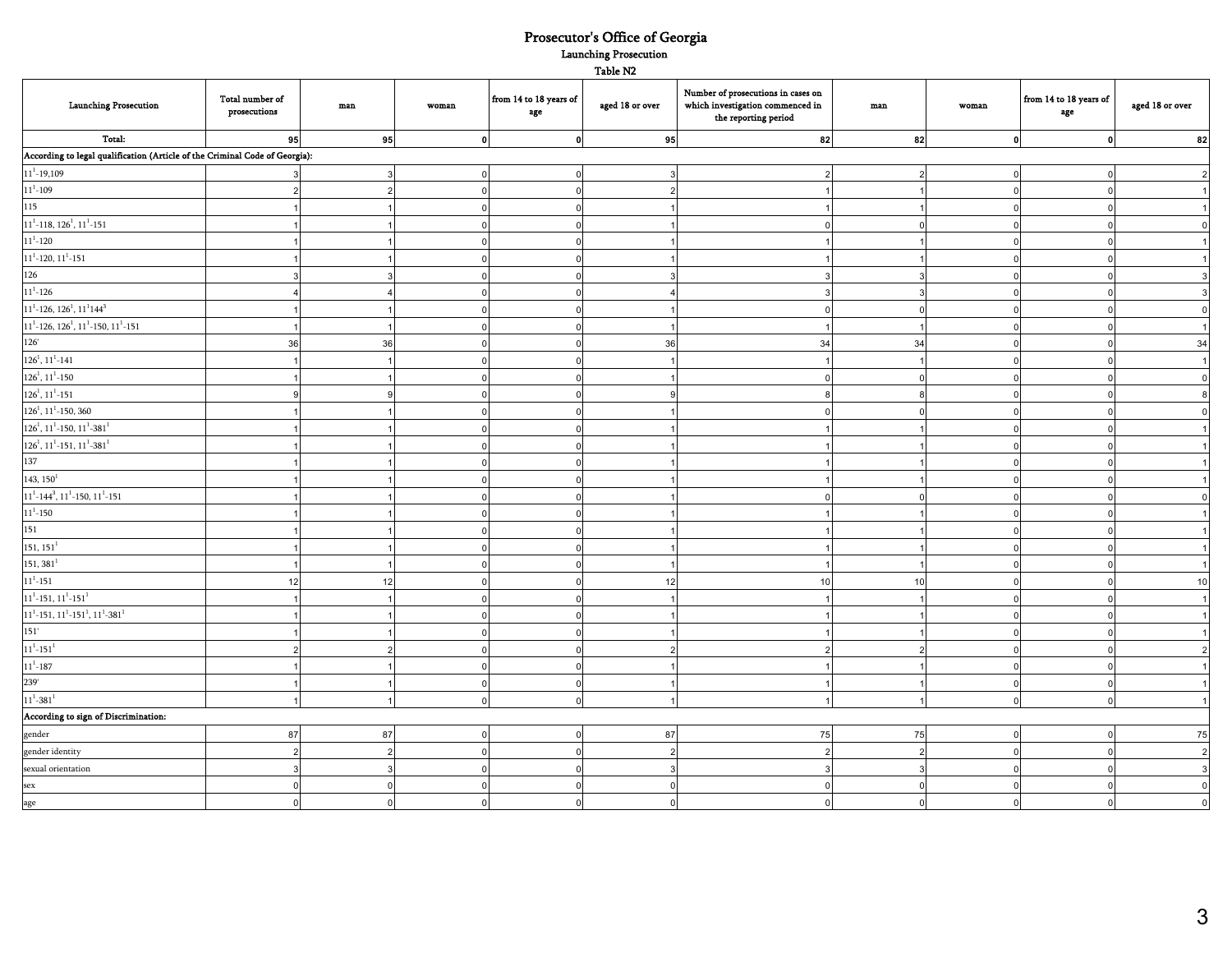| disability                             |    |    |  |    |    |    |  |    |
|----------------------------------------|----|----|--|----|----|----|--|----|
| $\mathop{\mathrm{race}}\nolimits^{1)}$ |    |    |  |    |    |    |  |    |
| religion                               |    |    |  |    |    |    |  |    |
| political or other view                |    |    |  |    |    |    |  |    |
| social affiliation                     |    |    |  |    |    |    |  |    |
| place of residence                     |    |    |  |    |    |    |  |    |
| property or social status              |    |    |  |    |    |    |  |    |
| other signs of discrimination          |    |    |  |    |    |    |  |    |
| gender, race                           |    |    |  |    |    |    |  |    |
| According to territorial distribution: |    |    |  |    |    |    |  |    |
| $\text{Tbilisi}^{2)}$                  | 37 | 37 |  | 37 | 32 | 32 |  | 32 |
| Abkhazia                               |    |    |  |    |    |    |  |    |
| Adjara                                 |    |    |  |    |    |    |  |    |
| Kakheti                                |    |    |  |    |    |    |  |    |
| Shida Kartli and Mtskheta-Mtianeti     |    |    |  |    |    |    |  |    |
| Kvemo Kartli                           | 23 | 23 |  | 23 | 20 | 20 |  | 20 |
| Western Georgia                        |    |    |  | 16 |    |    |  | 14 |
| Samegrelo-Zemo Svaneti                 |    |    |  |    |    |    |  |    |
| Samtskhe-Javakheti                     |    |    |  |    |    |    |  |    |
|                                        |    |    |  |    |    |    |  |    |

 $^{\,1)}$  Race, Skin color, language, citizenship, national and ethnic origin.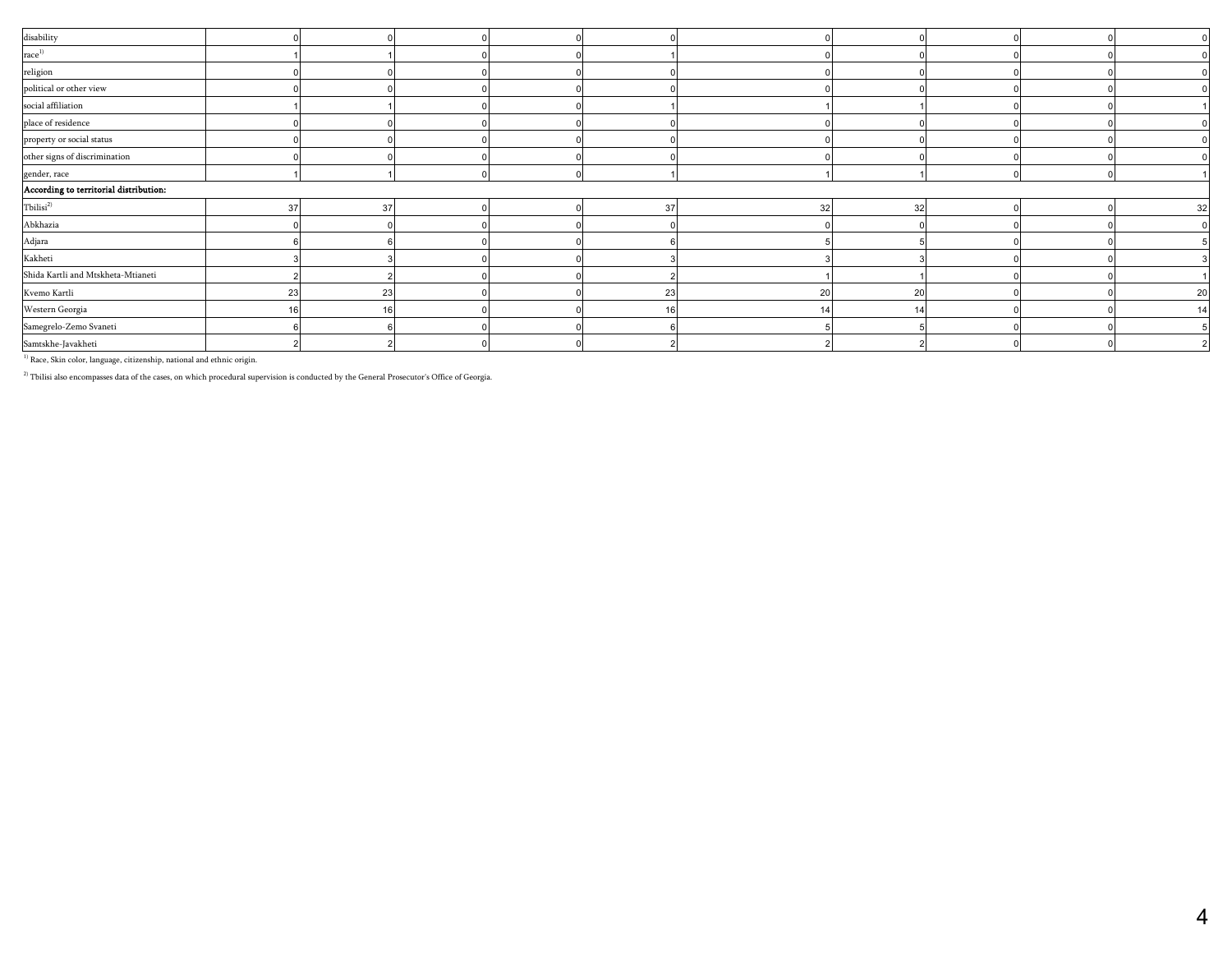#### Diversion Table N3

| Diversion                                                                      | Total number of<br>diversions | $_{\rm man}$ | woman | from 14 to 18 years of<br>age | aged 18 or over | Number of diversions in cases<br>on which investigation<br>$\rm{commenced}$ in the reporting<br>period | man | woman | from 14 to 18 years of<br>age | aged 18 or over |
|--------------------------------------------------------------------------------|-------------------------------|--------------|-------|-------------------------------|-----------------|--------------------------------------------------------------------------------------------------------|-----|-------|-------------------------------|-----------------|
| Total:                                                                         |                               |              |       | $\mathbf{0}$                  |                 | $\mathbf{0}$                                                                                           |     |       |                               |                 |
| According to legal qualification (Article of the Criminal<br>Code of Georgia): |                               |              |       |                               |                 |                                                                                                        |     |       |                               |                 |
| According to sign of Discrimination:                                           |                               |              |       |                               |                 |                                                                                                        |     |       |                               |                 |
| gender                                                                         |                               |              |       | 0                             |                 |                                                                                                        |     |       |                               |                 |
| gender identity                                                                |                               |              |       |                               |                 |                                                                                                        |     |       |                               | $\Omega$        |
| sexual orientation                                                             |                               |              |       | $\Omega$                      |                 |                                                                                                        |     |       |                               |                 |
| sex                                                                            |                               |              |       |                               |                 |                                                                                                        |     |       |                               | $\Omega$        |
|                                                                                |                               |              |       |                               |                 |                                                                                                        |     |       |                               |                 |
| age<br>disability                                                              |                               |              |       |                               |                 |                                                                                                        |     |       |                               |                 |
| $\text{race}^{1)}$                                                             |                               |              |       |                               |                 |                                                                                                        |     |       |                               |                 |
| religion                                                                       |                               |              |       |                               |                 |                                                                                                        |     |       |                               |                 |
| political or other view                                                        |                               |              |       |                               |                 |                                                                                                        |     |       |                               |                 |
| social affiliation                                                             |                               |              |       |                               |                 |                                                                                                        |     |       |                               |                 |
| place of residence                                                             |                               |              |       |                               |                 |                                                                                                        |     |       |                               | O               |
| property or social status                                                      |                               |              |       |                               |                 |                                                                                                        |     |       |                               | $\mathbf 0$     |
| other signs of discrimination                                                  |                               |              |       |                               |                 |                                                                                                        |     |       |                               | $\mathbf 0$     |
| According to territorial distribution:                                         |                               |              |       |                               |                 |                                                                                                        |     |       |                               |                 |
| $\text{Tbilisi}^{2)}$                                                          |                               |              |       |                               |                 |                                                                                                        |     |       |                               | $\mathbf 0$     |
| Abkhazia                                                                       |                               |              |       |                               |                 |                                                                                                        |     |       |                               | $\mathbf 0$     |
| Adjara                                                                         |                               |              |       |                               |                 |                                                                                                        |     |       |                               |                 |
| Kakheti                                                                        |                               |              |       |                               |                 |                                                                                                        |     |       |                               | 0               |
| Shida Kartli and Mtskheta-Mtianeti                                             |                               |              |       |                               |                 |                                                                                                        |     |       |                               |                 |
| Kvemo Kartli                                                                   |                               |              |       |                               |                 |                                                                                                        |     |       |                               |                 |
| Western Georgia                                                                |                               |              |       |                               |                 |                                                                                                        |     |       |                               |                 |
| Samegrelo-Zemo Svaneti                                                         |                               |              |       |                               |                 |                                                                                                        |     |       |                               | $\Omega$        |
| Samtskhe-Javakheti                                                             |                               |              |       |                               |                 |                                                                                                        |     |       |                               | $\Omega$        |

 $^{\rm 1)}$  Race, Skin color, language, citizenship, national and ethnic origin.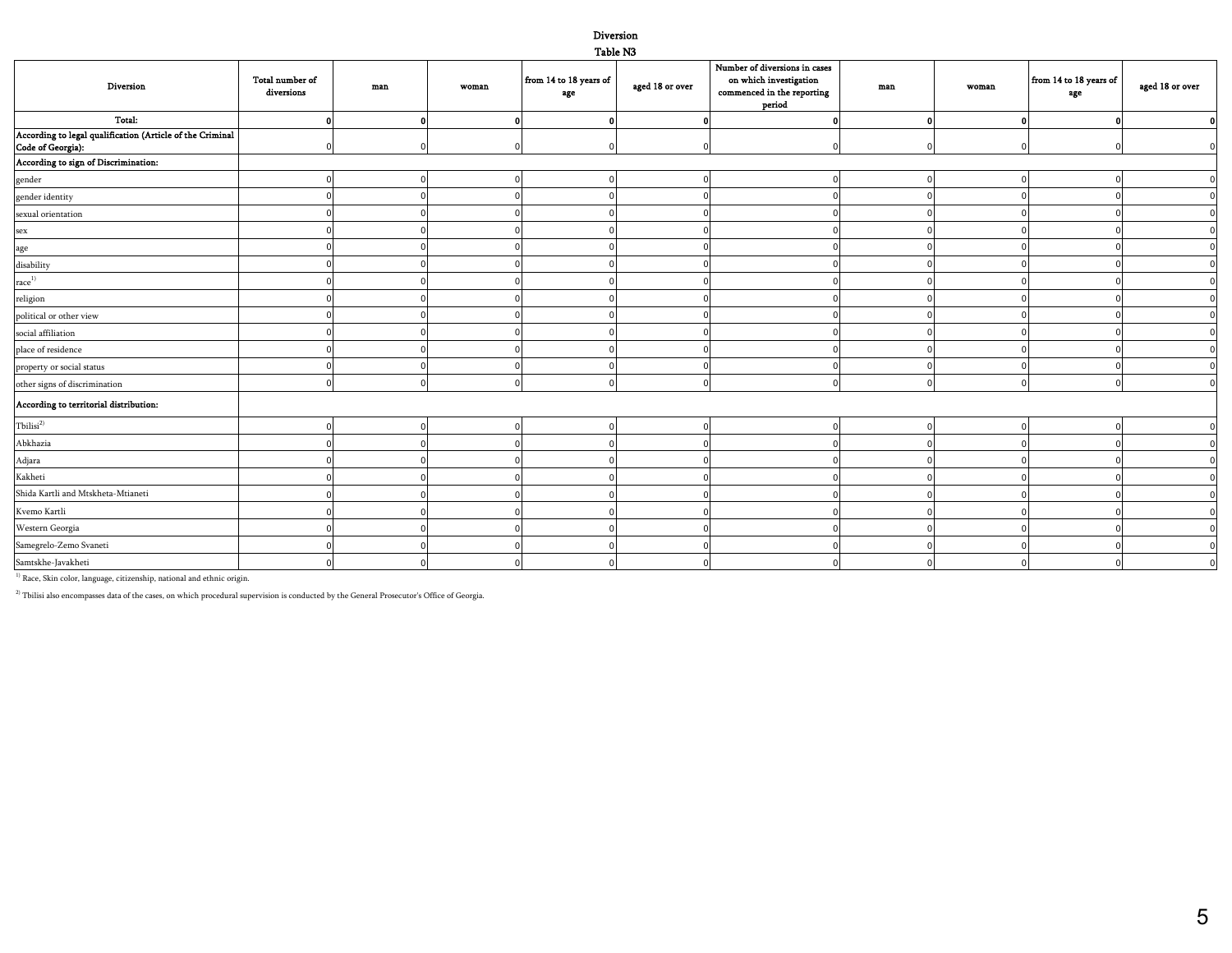#### Termination of Prosecution Table N4

|                                                                                |                                               |              |       |                               | -------         |                                                                                                           |     |       |                               |                 |
|--------------------------------------------------------------------------------|-----------------------------------------------|--------------|-------|-------------------------------|-----------------|-----------------------------------------------------------------------------------------------------------|-----|-------|-------------------------------|-----------------|
| <b>Termination of Prosecution</b>                                              | Total number of<br>terminated<br>prosecutions | $_{\rm man}$ | woman | from 14 to 18 years of<br>age | aged 18 or over | Number of terminated prosecutions in<br>cases on which investigation commenced<br>in the reporting period | man | woman | from 14 to 18 years of<br>age | aged 18 or over |
| Total:                                                                         |                                               |              |       |                               |                 |                                                                                                           |     |       |                               |                 |
| According to legal qualification (Article of the<br>Criminal Code of Georgia): |                                               |              |       |                               |                 |                                                                                                           |     |       |                               |                 |
| According to sign of Discrimination:                                           |                                               |              |       |                               |                 |                                                                                                           |     |       |                               |                 |
| gender                                                                         |                                               |              |       |                               |                 |                                                                                                           |     |       |                               |                 |
| gender identity                                                                |                                               |              |       |                               |                 |                                                                                                           |     |       |                               |                 |
| sexual orientation                                                             |                                               |              |       |                               |                 |                                                                                                           |     |       |                               |                 |
| sex                                                                            |                                               |              |       |                               |                 |                                                                                                           |     |       |                               |                 |
| age                                                                            |                                               |              |       |                               |                 |                                                                                                           |     |       |                               |                 |
| disability                                                                     |                                               |              |       |                               |                 |                                                                                                           |     |       |                               |                 |
| $\mathop{\mathrm{race}}\nolimits^{1)}$                                         |                                               |              |       |                               |                 |                                                                                                           |     |       |                               |                 |
| religion                                                                       |                                               |              |       |                               |                 |                                                                                                           |     |       |                               |                 |
| political or other view                                                        |                                               |              |       |                               |                 |                                                                                                           |     |       |                               |                 |
| social affiliation                                                             |                                               |              |       |                               |                 |                                                                                                           |     |       |                               |                 |
| place of residence                                                             |                                               |              |       |                               |                 |                                                                                                           |     |       |                               |                 |
| property or social status                                                      |                                               |              |       |                               |                 |                                                                                                           |     |       |                               |                 |
| other signs of discrimination                                                  |                                               |              |       |                               |                 |                                                                                                           |     |       |                               |                 |
| According to territorial distribution:                                         |                                               |              |       |                               |                 |                                                                                                           |     |       |                               |                 |
| $\text{Tbilisi}^{2)}$                                                          |                                               |              |       |                               |                 |                                                                                                           |     |       |                               |                 |
| Abkhazia                                                                       |                                               |              |       |                               |                 |                                                                                                           |     |       |                               |                 |
| Adjara                                                                         |                                               |              |       |                               |                 |                                                                                                           |     |       |                               |                 |
| Kakheti                                                                        |                                               |              |       |                               |                 |                                                                                                           |     |       |                               |                 |
| Shida Kartli and Mtskheta-Mtianeti                                             |                                               |              |       |                               |                 |                                                                                                           |     |       |                               |                 |
| Kvemo Kartli                                                                   |                                               |              |       |                               |                 |                                                                                                           |     |       |                               |                 |
| Western Georgia                                                                |                                               |              |       |                               |                 |                                                                                                           |     |       |                               |                 |
| Samegrelo-Zemo Svaneti                                                         |                                               |              |       |                               |                 |                                                                                                           |     |       |                               |                 |
| Samtskhe-Javakheti                                                             |                                               |              |       |                               |                 |                                                                                                           |     |       |                               |                 |

 $^{\rm 1)}$  Race, Skin color, language, citizenship, national and ethnic origin.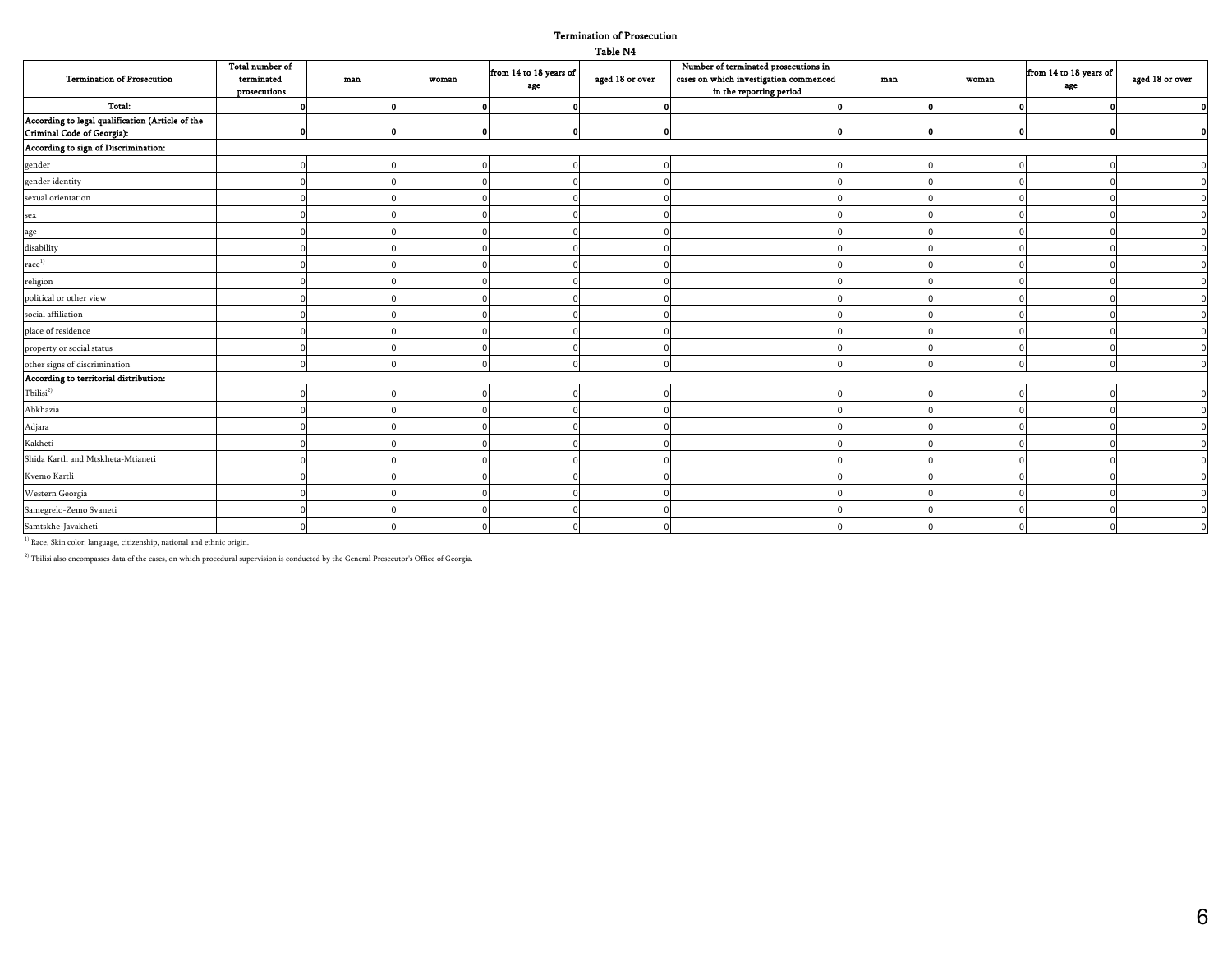#### Refusal to Launch Prosecution

Table N5

| Refusal to Launch Prosecution                                                  | Total number of<br>refusasls to launch<br>prosecution | man | woman    | from 14 to 18 years of<br>age | aged 18 or over | Number of refusasls to launch prosecution<br>in cases on which investigation commenced<br>in the reporting period | max | woman    | from 14 to 18 years of<br>age | aged 18 or over         |
|--------------------------------------------------------------------------------|-------------------------------------------------------|-----|----------|-------------------------------|-----------------|-------------------------------------------------------------------------------------------------------------------|-----|----------|-------------------------------|-------------------------|
| Total:                                                                         |                                                       |     |          |                               |                 |                                                                                                                   |     |          |                               | $\mathbf{0}$            |
| According to legal qualification (Article of the Criminal Code of<br>Georgia): |                                                       |     |          |                               |                 |                                                                                                                   |     |          |                               | $\Omega$                |
| According to sign of Discrimination:                                           |                                                       |     |          |                               |                 |                                                                                                                   |     |          |                               |                         |
| gender                                                                         |                                                       |     |          |                               |                 |                                                                                                                   |     |          |                               | $\mathbf 0$             |
| gender identity                                                                |                                                       |     |          |                               |                 |                                                                                                                   |     |          |                               | $\overline{\mathbf{0}}$ |
| sexual orientation                                                             |                                                       |     |          |                               |                 |                                                                                                                   |     |          |                               | $\overline{\mathbf{0}}$ |
| sex                                                                            |                                                       |     |          |                               |                 |                                                                                                                   |     |          |                               | $\Omega$                |
| age                                                                            |                                                       |     |          |                               |                 |                                                                                                                   |     |          |                               | $\mathbf 0$             |
| disability                                                                     |                                                       |     |          |                               |                 |                                                                                                                   |     |          |                               | $\Omega$                |
| $\mathop{\rm race}\nolimits^{1)}$                                              |                                                       |     |          |                               |                 |                                                                                                                   |     |          |                               | $\overline{0}$          |
| religion                                                                       |                                                       |     |          |                               |                 |                                                                                                                   |     |          |                               | $\overline{0}$          |
| political or other view                                                        |                                                       |     |          |                               |                 |                                                                                                                   |     |          |                               | $\overline{0}$          |
| social affiliation                                                             |                                                       |     |          |                               |                 |                                                                                                                   |     |          |                               | $\overline{0}$          |
| place of residence                                                             |                                                       |     |          |                               |                 |                                                                                                                   |     |          |                               | $\overline{0}$          |
| property or social status                                                      |                                                       |     |          |                               |                 |                                                                                                                   |     |          |                               | $\overline{0}$          |
| other signs of discrimination                                                  | $\Omega$                                              |     |          |                               |                 |                                                                                                                   |     |          |                               | $\overline{\mathbf{0}}$ |
| According to territorial distribution:                                         |                                                       |     |          |                               |                 |                                                                                                                   |     |          |                               |                         |
| ${\rm Tbilisi}^{2)}$                                                           | $\Omega$                                              |     |          |                               |                 |                                                                                                                   |     |          |                               | $\overline{0}$          |
| Abkhazia                                                                       |                                                       |     |          |                               |                 |                                                                                                                   |     |          |                               | $\Omega$                |
| Adjara                                                                         |                                                       |     |          |                               |                 |                                                                                                                   |     |          |                               | $\Omega$                |
| Kakheti                                                                        |                                                       |     |          |                               |                 |                                                                                                                   |     |          |                               | $\Omega$                |
| Shida Kartli and Mtskheta-Mtianeti                                             |                                                       |     |          |                               |                 |                                                                                                                   |     |          |                               | $\Omega$                |
| Kvemo Kartli                                                                   |                                                       |     |          |                               |                 |                                                                                                                   |     |          |                               | $\Omega$                |
| Western Georgia                                                                |                                                       |     |          |                               |                 |                                                                                                                   |     |          |                               | $\Omega$                |
| Samegrelo-Zemo Svaneti                                                         |                                                       |     |          |                               |                 |                                                                                                                   |     |          |                               | $\Omega$                |
| Samtskhe-Javakheti                                                             | $\Omega$                                              |     | $\Omega$ |                               | U               |                                                                                                                   | £   | $\Omega$ | $\Omega$                      |                         |

 $^{\rm 1)}$  Race, Skin color, language, citizenship, national and ethnic origin.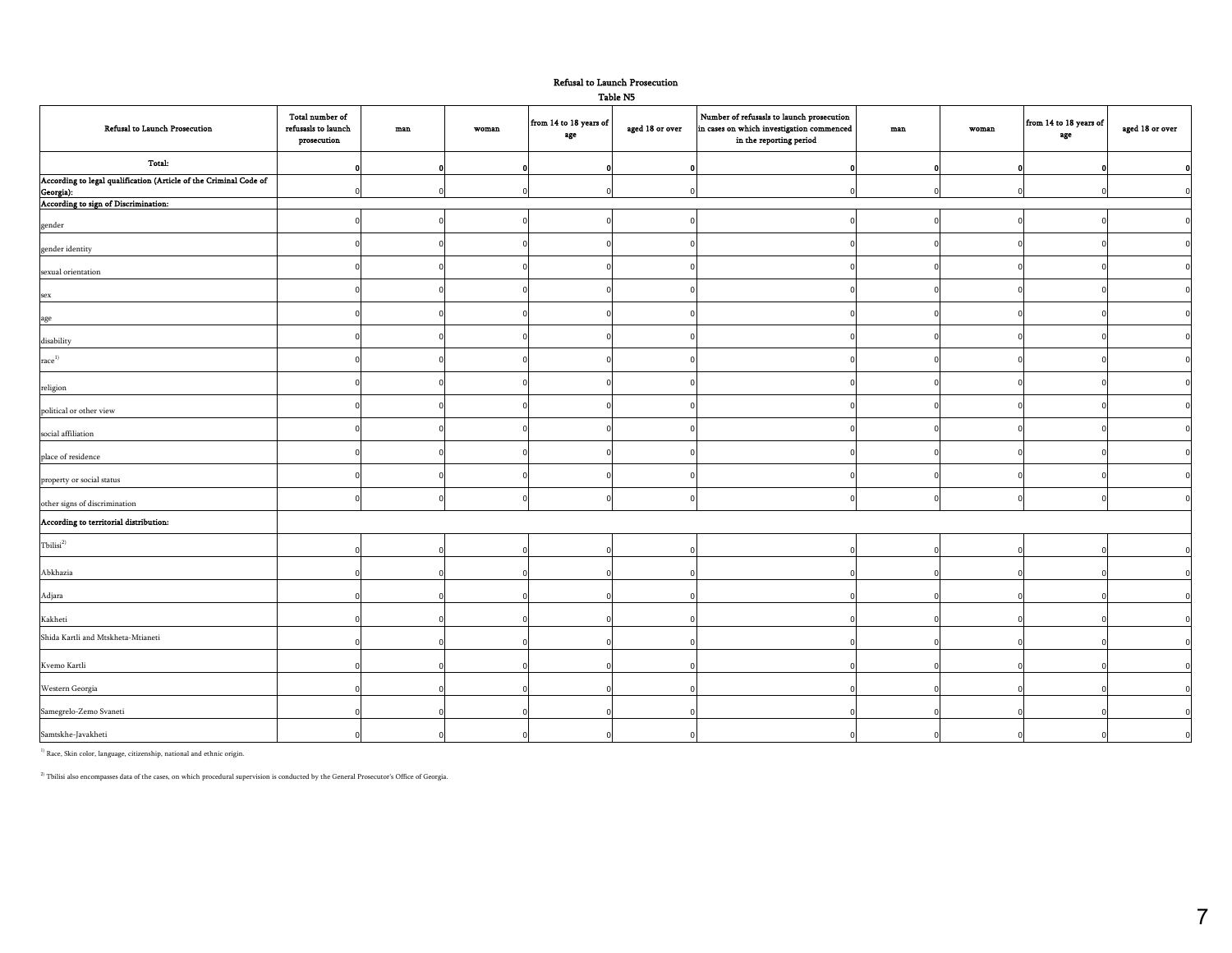#### Termination of Investigation

#### Table N6

| <b>Termination of Investigation</b>                                            | Total number of terminated investigations | Number of terminated investigations regarding cases on which<br>investigation commenced in the reporting period |
|--------------------------------------------------------------------------------|-------------------------------------------|-----------------------------------------------------------------------------------------------------------------|
| Total:                                                                         |                                           | 5                                                                                                               |
| According to Article of the Criminal Procedural Code of Georgia<br>(CPCG):     |                                           |                                                                                                                 |
| Article of the CPCG - 105 - I, a                                               |                                           |                                                                                                                 |
| Article of the CPCG - 105 - II, a                                              |                                           |                                                                                                                 |
| According to Legal qualification (Article of the Criminal Code of<br>Georgia): |                                           |                                                                                                                 |
| Article of the CCG - 157                                                       |                                           |                                                                                                                 |
| Article of the CCG - 187                                                       |                                           | 3                                                                                                               |
| Article of the CCG - 126'                                                      |                                           | $\mathbf{1}$                                                                                                    |
| According to territorial distribution:                                         |                                           |                                                                                                                 |
| Tbilisi <sup>1</sup>                                                           |                                           | $\overline{2}$                                                                                                  |
| Abkhazia                                                                       |                                           | $\overline{0}$                                                                                                  |
| Adjara                                                                         |                                           | $\overline{2}$                                                                                                  |
| Kakheti                                                                        |                                           | $\overline{1}$                                                                                                  |
| Shida Kartli and Mtskheta-Mtianeti                                             |                                           | $\overline{0}$                                                                                                  |
| Kvemo Kartli                                                                   |                                           | $\overline{0}$                                                                                                  |
| Western Georgia                                                                |                                           | $\overline{0}$                                                                                                  |
| Samegrelo-Zemo Svaneti                                                         |                                           | $\mathbf 0$                                                                                                     |
| Samtskhe-Javakheti                                                             |                                           | $\overline{0}$                                                                                                  |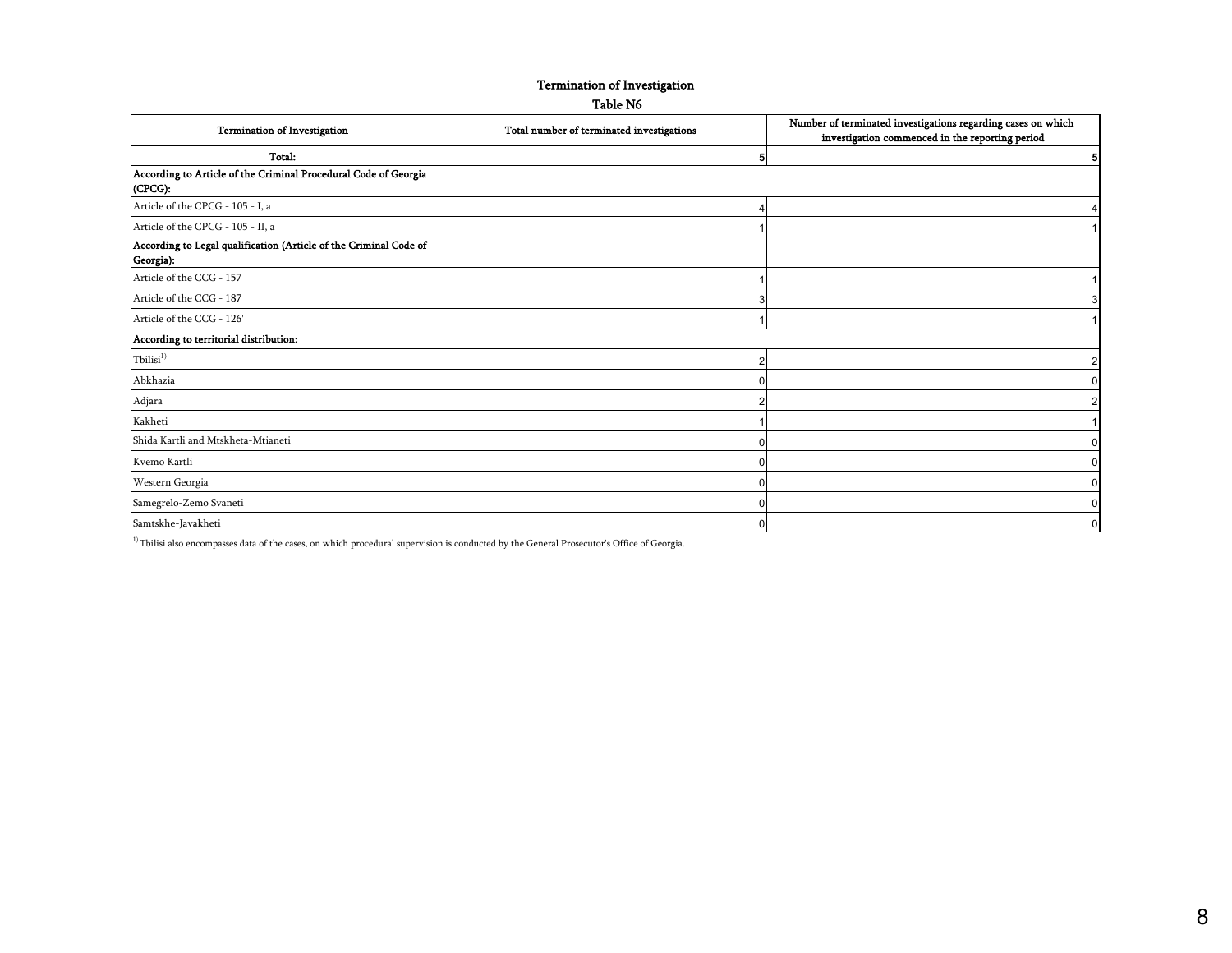Table N7

|                                                                                                                              |                 |                |              |                  |              | $-0.0000 - 0.000$ |          |                                                                                                                                         |              |                |                |                                        |                |                          |
|------------------------------------------------------------------------------------------------------------------------------|-----------------|----------------|--------------|------------------|--------------|-------------------|----------|-----------------------------------------------------------------------------------------------------------------------------------------|--------------|----------------|----------------|----------------------------------------|----------------|--------------------------|
| <b>Victims</b>                                                                                                               | Total number of | legal entity   | $_{\rm man}$ | $\mathbf{woman}$ |              |                   |          | Number of victims in<br>Under 18 years from 18 to 60 aged 60 or over investigation commenced<br>aged 60 or over investigation commenced | legal entity | $_{\rm man}$   | woman          | Under 18 years from 18 to 60<br>of age | years of age   | aged 60 or over          |
|                                                                                                                              | victims         |                |              |                  |              |                   |          | in the reporting period                                                                                                                 |              |                |                |                                        |                |                          |
| Total:                                                                                                                       | 98              | $\mathbf{0}$   | 6            | 92               | $\mathbf{1}$ | 91                | 6        | 84                                                                                                                                      | $\mathbf{0}$ | 6              | 78             | $\mathbf{0}$                           | 78             | $\overline{\phantom{a}}$ |
| According to legal qualification (Article of the<br>Criminal Code of Georgia):                                               |                 |                |              |                  |              |                   |          |                                                                                                                                         |              |                |                |                                        |                |                          |
| $11^1 - 19,109$                                                                                                              |                 | $\mathsf{C}$   |              |                  |              |                   |          |                                                                                                                                         |              | $\overline{0}$ | $\overline{2}$ | $\Omega$                               | $\overline{a}$ | $\mathbf 0$              |
| $11^{\rm 1}$ -109                                                                                                            | $\mathcal{P}$   | $\Omega$       |              |                  | $\Omega$     |                   | $\Omega$ |                                                                                                                                         |              | $\mathbf 0$    |                | $\Omega$                               |                | $\overline{0}$           |
| 115                                                                                                                          |                 | $\Omega$       |              |                  |              |                   |          |                                                                                                                                         |              | $\overline{0}$ |                | $\Omega$                               |                | $\overline{0}$           |
| $11^{1}\text{-}118,\,126^{1},\,11^{1}\text{-}151$                                                                            |                 | $\mathsf{C}$   |              |                  | $\Omega$     |                   |          | $\Omega$                                                                                                                                |              | $\mathbf 0$    | $\Omega$       | $\mathbf 0$                            | $\Omega$       | $\overline{0}$           |
| $11^{\rm 1}\text{-}120$                                                                                                      |                 |                |              |                  |              |                   |          |                                                                                                                                         |              | $\mathsf{o}$   |                | $\Omega$                               |                | $\overline{0}$           |
| $11^1$ -120, $11^1$ -151                                                                                                     |                 |                |              |                  |              |                   |          |                                                                                                                                         |              | $\mathbf 0$    |                | $\Omega$                               |                | $\overline{\mathbf{0}}$  |
| 126                                                                                                                          |                 |                |              |                  |              |                   |          |                                                                                                                                         |              | $\overline{2}$ |                | $\Omega$                               |                | $\overline{0}$           |
| $11^1 - 126$                                                                                                                 |                 |                |              |                  |              |                   |          |                                                                                                                                         |              | $\overline{0}$ |                |                                        | 3              | $\overline{0}$           |
| $11^1$ -126, 126 <sup>1</sup> , 11 <sup>1</sup> 144 <sup>3</sup>                                                             |                 |                |              |                  |              |                   |          | 0                                                                                                                                       |              | $\overline{0}$ | $\Omega$       | $\Omega$                               | $\mathbf 0$    | $\overline{0}$           |
| $111$ -126, 126 <sup>1</sup> , 11 <sup>1</sup> -150, 11 <sup>1</sup> -151                                                    |                 |                |              |                  |              |                   |          |                                                                                                                                         |              | $\mathbf 0$    |                | $\Omega$                               | $\mathbf{1}$   | $\overline{0}$           |
| 126'                                                                                                                         | 37              |                |              | 37               |              | 32                |          | 35                                                                                                                                      |              | $\mathsf{o}$   | 35             | $\Omega$                               | 30             | $\overline{\phantom{a}}$ |
| $126^{\rm l},\,11^{\rm l}{\text -}141$                                                                                       |                 |                |              |                  |              |                   |          |                                                                                                                                         |              | $\mathbf 0$    |                | $\sqrt{ }$                             |                | $\overline{0}$           |
| $126^{\rm l}, 11^{\rm l}$ -150                                                                                               |                 |                |              |                  |              |                   |          |                                                                                                                                         |              | $\mathbf 0$    | $\Omega$       |                                        | $\Omega$       | $\overline{0}$           |
| $126^{\rm l}, 11^{\rm l}$ -151                                                                                               |                 |                |              |                  |              |                   |          |                                                                                                                                         |              | $\mathbf 0$    | $\mathbf{a}$   |                                        | $\mathbf{R}$   | $\overline{\mathbf{0}}$  |
| $126^{\rm l},\,11^{\rm l}$ -150, 360                                                                                         |                 |                |              |                  |              |                   |          |                                                                                                                                         |              | $\mathbf 0$    |                |                                        |                | $\overline{0}$           |
| $126^1$ , $11^1$ -150, $11^1$ -381 <sup>1</sup>                                                                              |                 |                |              |                  |              |                   |          |                                                                                                                                         |              | $\mathbf 0$    |                | $\Omega$                               |                | $\overline{0}$           |
| $126^1$ , $11^1$ -151, $11^1$ -381 <sup>1</sup>                                                                              |                 |                |              |                  |              |                   |          |                                                                                                                                         |              | $\mathbf 0$    |                | $\Omega$                               |                | $\overline{\mathbf{0}}$  |
| 137                                                                                                                          |                 |                |              |                  |              |                   |          |                                                                                                                                         |              |                |                |                                        |                | $\overline{0}$           |
| 143, $150^1$                                                                                                                 |                 |                |              |                  |              |                   |          |                                                                                                                                         |              | $\mathbf 0$    |                |                                        |                | $\overline{0}$           |
| $\mathbf{11}^{1}\text{-} \mathbf{144}^{3}, \, \mathbf{11}^{1}\text{-} \mathbf{150}, \, \mathbf{11}^{1}\text{-} \mathbf{151}$ |                 |                |              |                  |              |                   |          |                                                                                                                                         |              | $\overline{0}$ |                |                                        |                | $\overline{0}$           |
| $11^1 - 150$                                                                                                                 |                 |                |              |                  |              |                   |          |                                                                                                                                         |              | $\overline{0}$ |                | $\sqrt{2}$                             |                | $\overline{0}$           |
| 151                                                                                                                          |                 |                |              |                  |              |                   |          |                                                                                                                                         |              |                | $\Omega$       | $\Omega$                               |                | $\overline{0}$           |
| 151, 151 <sup>1</sup>                                                                                                        |                 | $\sqrt{ }$     |              |                  |              |                   |          |                                                                                                                                         |              | $\mathbf 0$    |                | $\Omega$                               |                | $\overline{\mathbf{0}}$  |
| $\mathbf{151}, \mathbf{381}^\mathbf{1}$                                                                                      |                 |                |              |                  |              |                   |          |                                                                                                                                         |              | $\mathbf 0$    |                | $\Omega$                               |                | $\overline{\mathbf{0}}$  |
| $11^1 - 151$                                                                                                                 | 12              | $\mathsf{C}$   |              | 12               |              | 11                |          | 10                                                                                                                                      |              | $\mathsf{o}$   | 10             | $\Omega$                               |                | $\overline{1}$           |
| $11^1$ -151, $11^1$ -151 <sup>1</sup>                                                                                        | $\overline{1}$  | $\mathsf{C}$   |              |                  |              |                   |          |                                                                                                                                         |              | $\circ$        |                | $\Omega$                               |                | $\overline{0}$           |
| $11^1$ -151, $11^1$ -151 <sup>1</sup> , $11^1$ -381 <sup>1</sup>                                                             |                 |                |              |                  |              |                   |          |                                                                                                                                         |              | $\overline{0}$ |                |                                        |                | $\overline{0}$           |
| 151'                                                                                                                         |                 | $\mathsf{C}$   |              |                  |              |                   |          |                                                                                                                                         |              | $\mathbf 0$    |                | $\Omega$                               |                | $\overline{0}$           |
| $\mathbf{11}^{1}\text{-}\mathbf{151}^{1}$                                                                                    |                 | $\Omega$       |              |                  | $\Omega$     |                   |          |                                                                                                                                         |              | $\mathbf 0$    | $\mathfrak{p}$ | $\Omega$                               | $\mathfrak{p}$ | $\overline{\mathbf{0}}$  |
| $11^1 - 187$                                                                                                                 |                 | $\mathsf{C}$   |              |                  |              |                   |          |                                                                                                                                         |              | $\mathsf{o}$   |                | $\Omega$                               |                | $\overline{0}$           |
| 239'                                                                                                                         | $\overline{2}$  | $\overline{0}$ |              |                  | $\mathbf{0}$ |                   | $\Omega$ |                                                                                                                                         |              | $\overline{c}$ | $\circ$        | $\mathbf 0$                            | $\overline{2}$ | $\mathfrak o$            |
| $\mathbf{11}^{1}\text{-381}^{1}$                                                                                             |                 | $\Omega$       |              |                  |              |                   |          |                                                                                                                                         |              | $\mathsf{o}$   | $\overline{1}$ | $\Omega$                               | $\mathbf{1}$   | $\overline{0}$           |
| According to sign of Discrimination:                                                                                         |                 |                |              |                  |              |                   |          |                                                                                                                                         |              |                |                |                                        |                |                          |
| gender                                                                                                                       | 89              | $\Omega$       |              | 89               |              | 82                |          | 76                                                                                                                                      | U            | $\overline{0}$ | 76             | $\Omega$                               | 70             | $\,6\,$                  |
| gender identity                                                                                                              | $\overline{2}$  | $\Omega$       |              |                  |              |                   |          |                                                                                                                                         | $\Omega$     | $\overline{c}$ | $\overline{0}$ | $\Omega$                               | $\overline{2}$ | $\overline{0}$           |
| sexual orientation                                                                                                           | 3               | ſ              |              |                  |              |                   |          |                                                                                                                                         |              | $\overline{2}$ |                | $\Omega$                               | $\mathbf{3}$   | $\mathfrak o$            |
| sex                                                                                                                          | $\Omega$        | $\mathsf{C}$   |              |                  |              |                   |          |                                                                                                                                         |              | $\mathbf 0$    | $\Omega$       | $\Omega$                               | $\mathbf 0$    | $\overline{0}$           |
| age                                                                                                                          | $\overline{0}$  | $\mathsf{C}$   |              |                  |              |                   |          |                                                                                                                                         |              | $\mathbf 0$    | $\Omega$       | $\Omega$                               | $\mathbf 0$    | $\overline{0}$           |
| disability                                                                                                                   | $\Omega$        | r              |              |                  |              |                   |          |                                                                                                                                         |              | $\overline{0}$ | $\Omega$       | $\sqrt{ }$                             | $\Omega$       | $\overline{0}$           |
| $\mathop{\rm race}\nolimits^{1)}$                                                                                            |                 | $\mathsf{C}$   |              |                  |              |                   |          |                                                                                                                                         |              | $\mathbf 0$    | $\Omega$       | $\Omega$                               | $\Omega$       | $\pmb{0}$                |
| $religion$                                                                                                                   | $\Omega$        |                |              |                  |              |                   |          |                                                                                                                                         |              | $\overline{0}$ | $\Omega$       |                                        | $\overline{0}$ | $\overline{0}$           |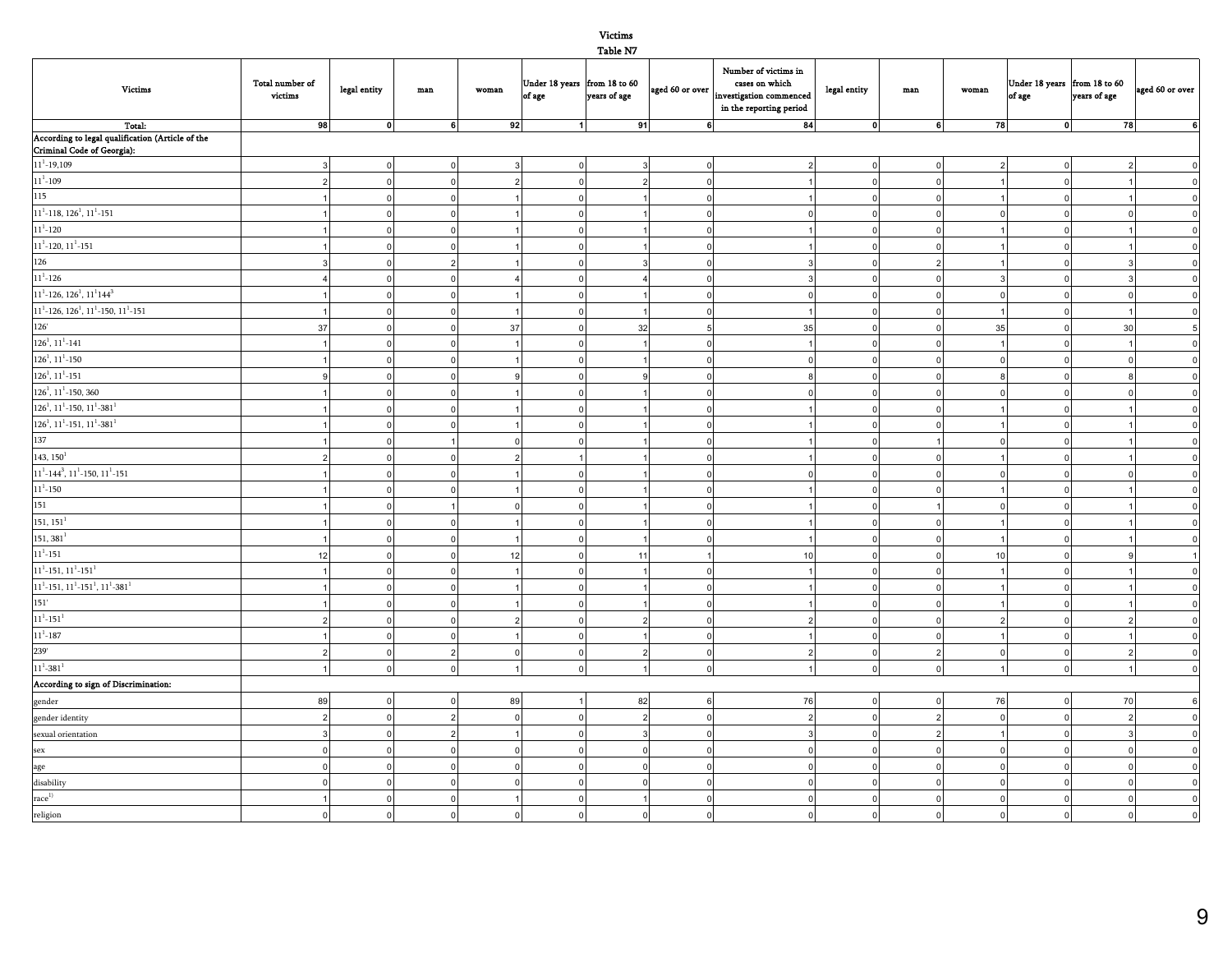|    |          |    |    |    |  |    |    | $\Omega$ |
|----|----------|----|----|----|--|----|----|----------|
|    |          |    |    |    |  |    |    |          |
|    |          |    |    |    |  |    |    |          |
|    |          |    |    |    |  |    |    |          |
|    |          |    |    |    |  |    |    |          |
|    |          |    |    |    |  |    |    |          |
|    |          |    |    |    |  |    |    |          |
| 37 |          | 34 | 37 | 32 |  | 29 | 32 |          |
|    |          |    |    |    |  |    |    |          |
|    |          |    |    |    |  |    |    |          |
|    |          |    |    |    |  |    |    |          |
|    |          |    |    |    |  |    |    |          |
|    |          | 25 | 23 | 21 |  | 21 | 20 |          |
|    |          |    |    |    |  |    |    |          |
|    |          |    |    |    |  |    |    |          |
|    |          |    |    |    |  |    |    | $\Omega$ |
|    | 25<br>16 |    |    |    |  |    |    |          |

 $^{\,1)}$  Race, Skin color, language, citizenship, national and ethnic origin.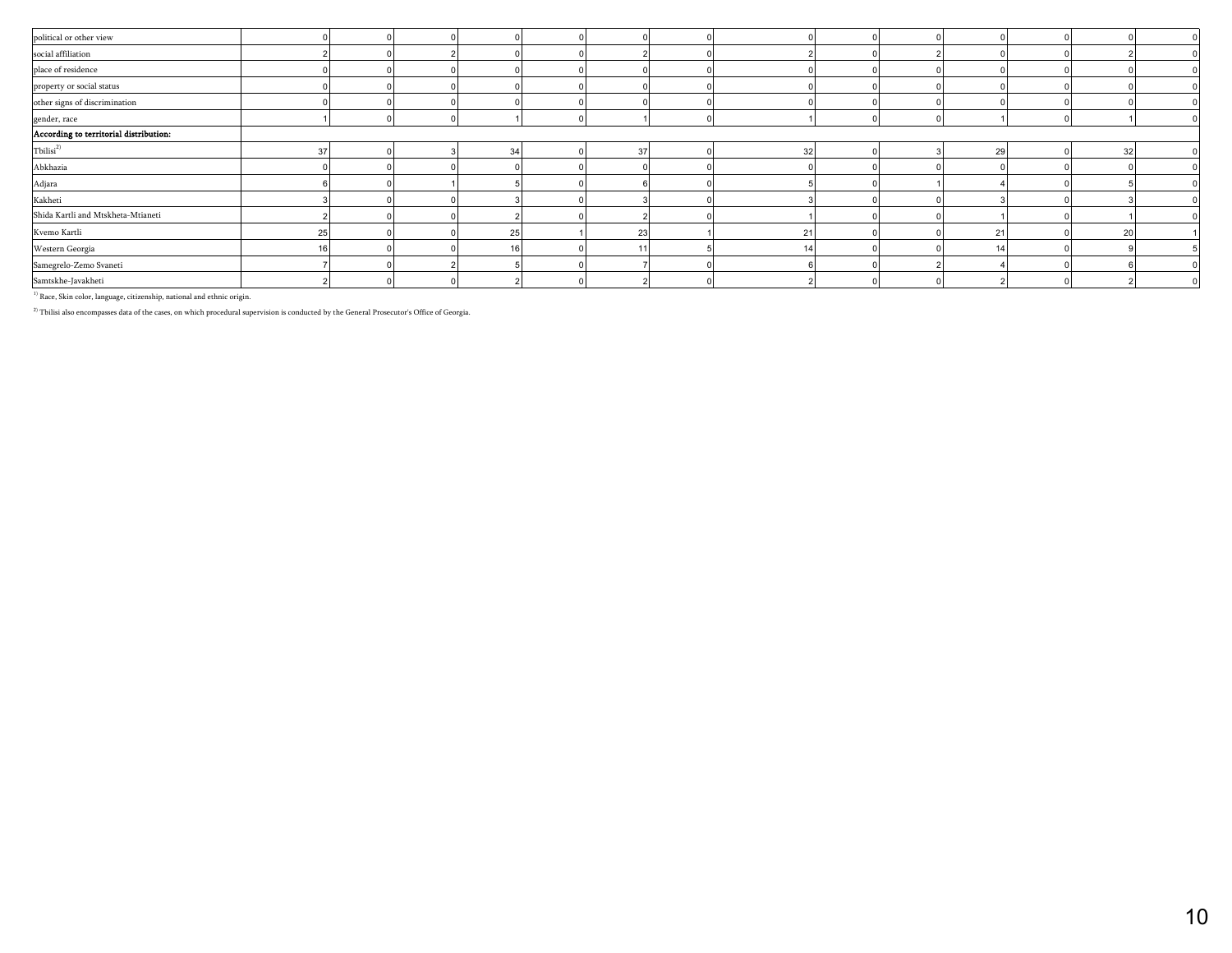#### Social Relations Table N8

| Social relations <sup>1)</sup>       | Launching prosecution | Diversion | <b>Termination of Investigation</b> | Refusal to launch prosecution |
|--------------------------------------|-----------------------|-----------|-------------------------------------|-------------------------------|
| Spouse <sup>2)</sup>                 | 75                    |           |                                     |                               |
| $\mathrm{Parent}^{3)}$               |                       |           |                                     |                               |
| Child <sup>4</sup>                   |                       |           |                                     |                               |
| Guardian $5)$                        |                       |           |                                     |                               |
| Dependent person <sup>6)</sup>       |                       |           |                                     |                               |
| Other member of family <sup>7)</sup> |                       |           |                                     |                               |
| Acquaintance                         |                       |           |                                     |                               |
| Stranger                             | 13                    |           |                                     |                               |
| Partner <sup>8)</sup>                |                       |           |                                     |                               |

<sup>1)</sup> Social relation defines who is a perpetrator (under probable cause proof standard) for a victim.

 $2)$  Spouse implies a person within registered marriage, as well as unregistered marriage (including ex-spouses).

<sup>3)</sup> Parent implies - mother, father, foster mother, foster father, adopting parent, adopting parent's spouse.

4) Child implies - child, stepchild, foster child, adopted child.

5) Guardian implies - guardian, custodian, supporter.

 $<sup>6)</sup>$  Dependent person implies - beneficiary of guardianship, custodianship and receiver of support.</sup>

 $^{7)}$  Other member of family implies - persons listed in an article  $11^1$  of the criminal code of Georgia, except for the persons defined in this table, namely: "Spouse", "Parent", "Child", "Guardian", "Dependent person"

8) Partner implies - individuals mutually engaged in romantic and/or intimate relationship.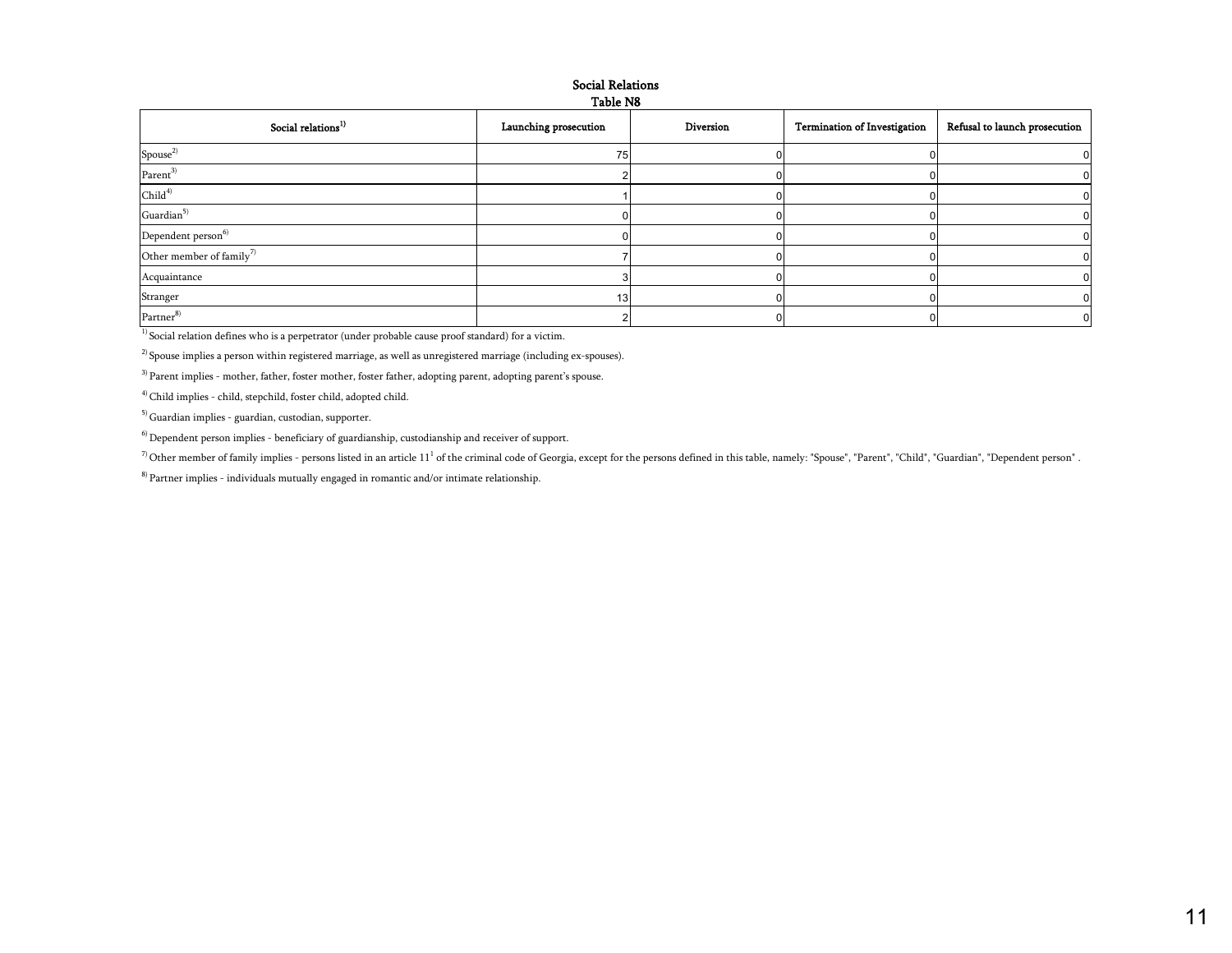## Supreme Court of Georgia

(Data of Georgian district (city) courts)

### Number of Cases filed and handled Table N 9

| Region                            | filed during the reporting period | total number of cases handled<br>during the reporting period |
|-----------------------------------|-----------------------------------|--------------------------------------------------------------|
|                                   | case                              | case                                                         |
| total                             | 107                               | 64                                                           |
| Tbilisi                           | 43                                | 26                                                           |
| Abkhazia                          |                                   |                                                              |
| Adjara                            | $\boldsymbol{6}$                  | $\boldsymbol{6}$                                             |
| Guria                             | $\mathbf{1}$                      | $\mathbf{1}$                                                 |
| Imereti                           | 17                                | $\bf 8$                                                      |
| Kakheti                           | $\overline{7}$                    | $\boldsymbol{6}$                                             |
| Mtskheta-Mtianeti                 |                                   |                                                              |
| Racha-Lechkhumi and Kvemo Svaneti |                                   |                                                              |
| Samegrelo-Zemo Svaneti            | $\sqrt{6}$                        | 5                                                            |
| Samtskhe-Javakheti                | $\,1\,$                           |                                                              |
| Kvemo Kartli                      | 21                                | $\bf 8$                                                      |
| Shida Kartli                      | 5                                 | $\overline{4}$                                               |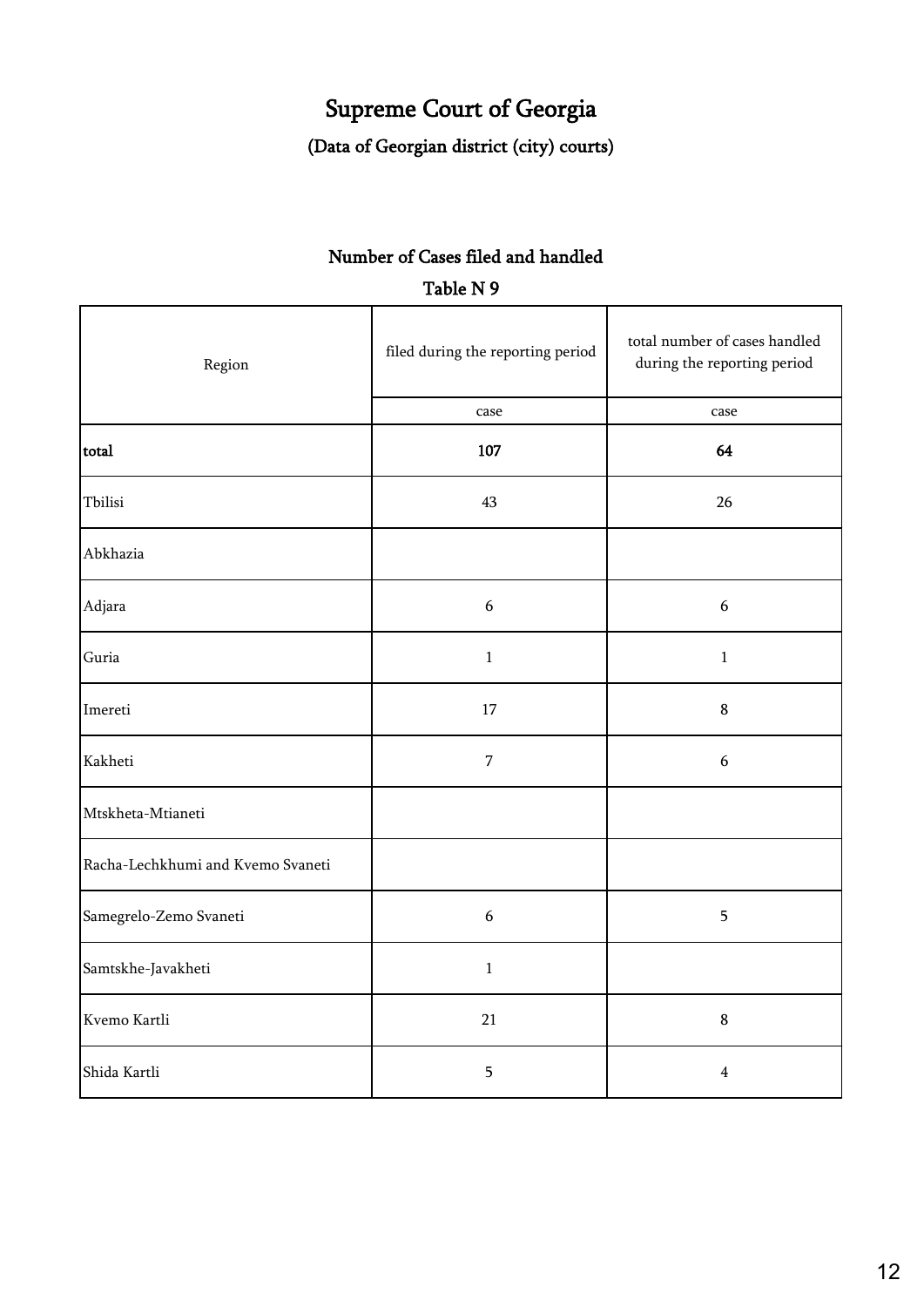### The results of examination of cases

#### Table N10

| The result of examination of the case                           |              | Total number of cases handled<br>during the reporting period | among them cases where the<br>investigation commenced in the<br>reporting period |              |  |  |
|-----------------------------------------------------------------|--------------|--------------------------------------------------------------|----------------------------------------------------------------------------------|--------------|--|--|
|                                                                 | case         | person                                                       | case                                                                             | person       |  |  |
| Totally handled cases, among them:                              | 64           | 68                                                           | 9                                                                                | 9            |  |  |
| · By delivering the verdict, among them:                        | 59           | 62                                                           | 8                                                                                | 8            |  |  |
| -following the main hearing                                     | 56           | 58                                                           | 8                                                                                | 8            |  |  |
| - based on a plea agreement                                     | 3            | 4                                                            |                                                                                  |              |  |  |
| · Terminated, among them the grounds were:                      | 4            | 4                                                            | $\mathbf{1}$                                                                     | $\mathbf{1}$ |  |  |
| - CPC of Georgia article 105, paragraph 2b                      | 3            | 3                                                            |                                                                                  |              |  |  |
| - CPC of Georgia article 105, paragraph 2c                      | 1            | $\mathbf{1}$                                                 | $\mathbf{1}$                                                                     | $\mathbf{1}$ |  |  |
| <i><b>Remanded to the Prosecutor's Office</b></i> , among them: | $\mathbf{1}$ | $\mathbf{2}$                                                 |                                                                                  |              |  |  |
| - by reason of diversion                                        | 1            | $\overline{2}$                                               |                                                                                  |              |  |  |
| - approval of plea agreement was denied                         |              |                                                              |                                                                                  |              |  |  |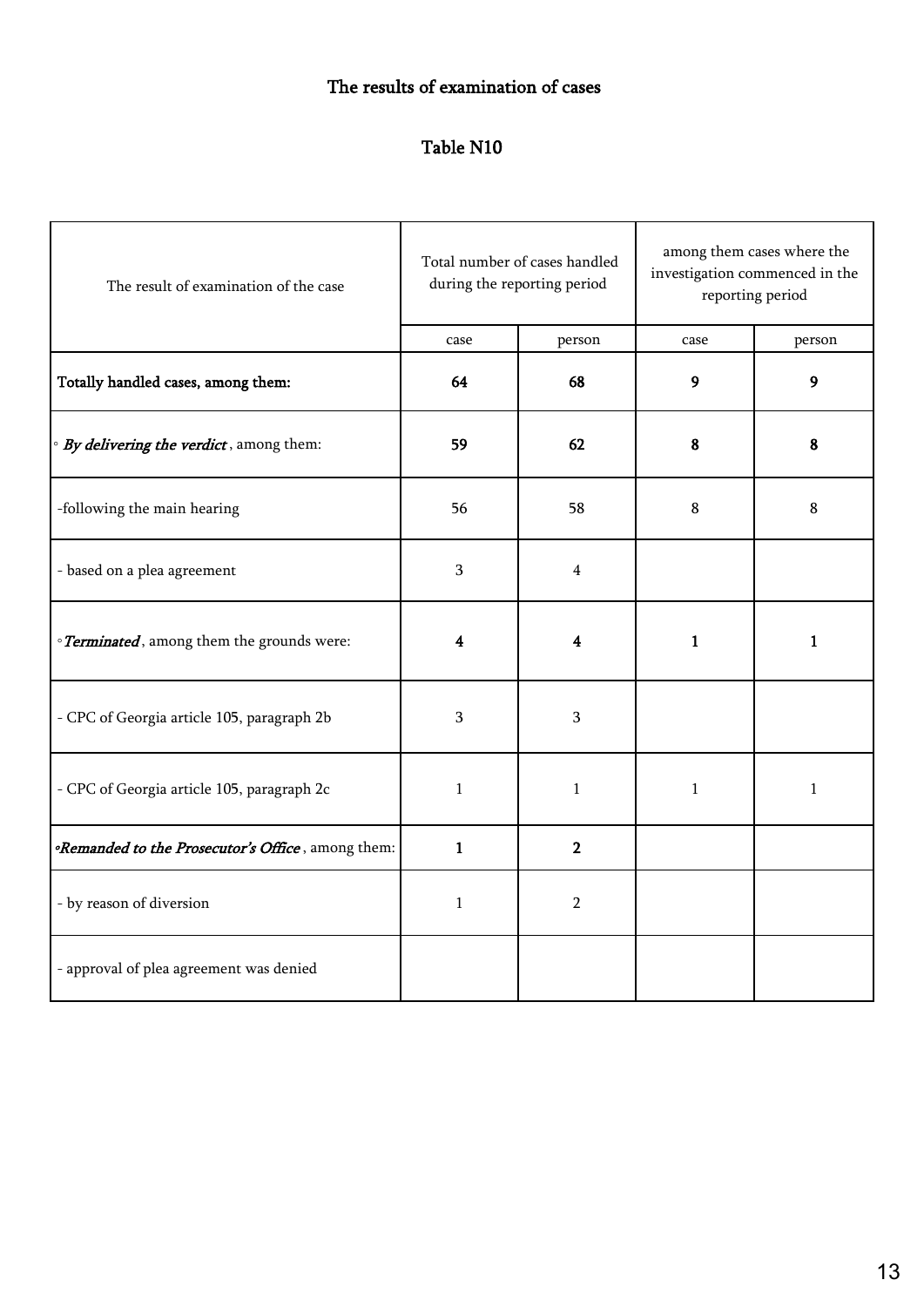## Verditcs of guilty and verdicts of not guilty

### Table N11

|                 | Verdict of guilty is<br>delivered | among them cases where<br>the investigation<br>commenced in the<br>reporting period | Verdict of not guilty is<br>delivered | among them cases where<br>the investigation<br>commenced in the reporting<br>period |
|-----------------|-----------------------------------|-------------------------------------------------------------------------------------|---------------------------------------|-------------------------------------------------------------------------------------|
| Total (persons) | 50                                | 8                                                                                   |                                       | 0                                                                                   |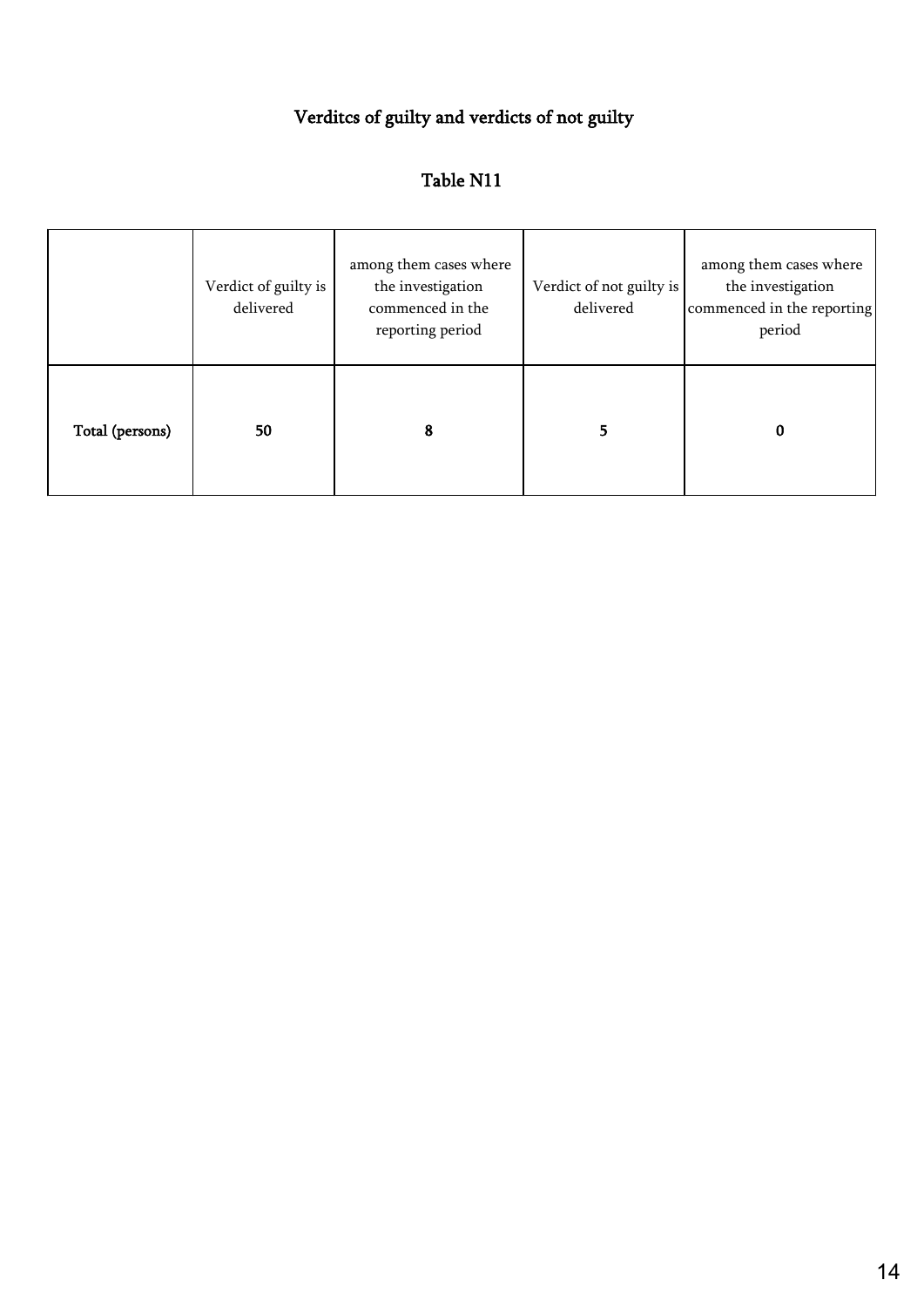### Number of convicted persons according to the articles of the Criminal Code of Georgia

| Table N 12 |  |
|------------|--|
|------------|--|

|                                                       |                                                                        |                |       | among them                       |                    |                                                                                     | among them     |             |                                  |                    |  |  |
|-------------------------------------------------------|------------------------------------------------------------------------|----------------|-------|----------------------------------|--------------------|-------------------------------------------------------------------------------------|----------------|-------------|----------------------------------|--------------------|--|--|
| Articles of CCG<br>(according to the main<br>article) | total number of<br>convicted persons<br>during the reporting<br>period | man            | woman | from 14 to<br>18 years of<br>age | aged 18 or<br>over | among them cases where<br>the investigation<br>commenced in the<br>reporting period | man            | $\rm woman$ | from 14 to<br>18 years of<br>age | aged 18 or<br>over |  |  |
| Total:                                                | 50                                                                     | 50             |       |                                  | 50                 | ${\bf 8}$                                                                           | ${\bf 8}$      |             |                                  | 8                  |  |  |
| $126^{\rm{1}}$                                        | 22                                                                     | 22             |       |                                  | 22                 | $\overline{4}$                                                                      | $\overline{4}$ |             |                                  | $\overline{4}$     |  |  |
| $11^1 - 151$                                          | 11                                                                     | 11             |       |                                  | 11                 | $\mathbf{3}$                                                                        | $\mathbf{3}$   |             |                                  | 3                  |  |  |
| 126                                                   | $\boldsymbol{9}$                                                       | $\overline{9}$ |       |                                  | $\boldsymbol{9}$   |                                                                                     |                |             |                                  |                    |  |  |
| 151                                                   | $\mathbf{3}$                                                           | $\mathbf{3}$   |       |                                  | $\mathbf{3}$       | $\mathbf{1}$                                                                        | $\mathbf{1}$   |             |                                  | $\mathbf{1}$       |  |  |
| $11^1 - 126$                                          | $\overline{2}$                                                         | $\overline{2}$ |       |                                  | $\sqrt{2}$         |                                                                                     |                |             |                                  |                    |  |  |
| $11^1 - 109$                                          | $1\,$                                                                  | $\mathbf{1}$   |       |                                  | $\mathbf{1}$       |                                                                                     |                |             |                                  |                    |  |  |
| 156                                                   | $\,1\,$                                                                | $1\,$          |       |                                  | $\mathbf 1$        |                                                                                     |                |             |                                  |                    |  |  |
| $151^1$                                               | $\mathbf{1}$                                                           | $\mathbf{1}$   |       |                                  | $\mathbf{1}$       |                                                                                     |                |             |                                  |                    |  |  |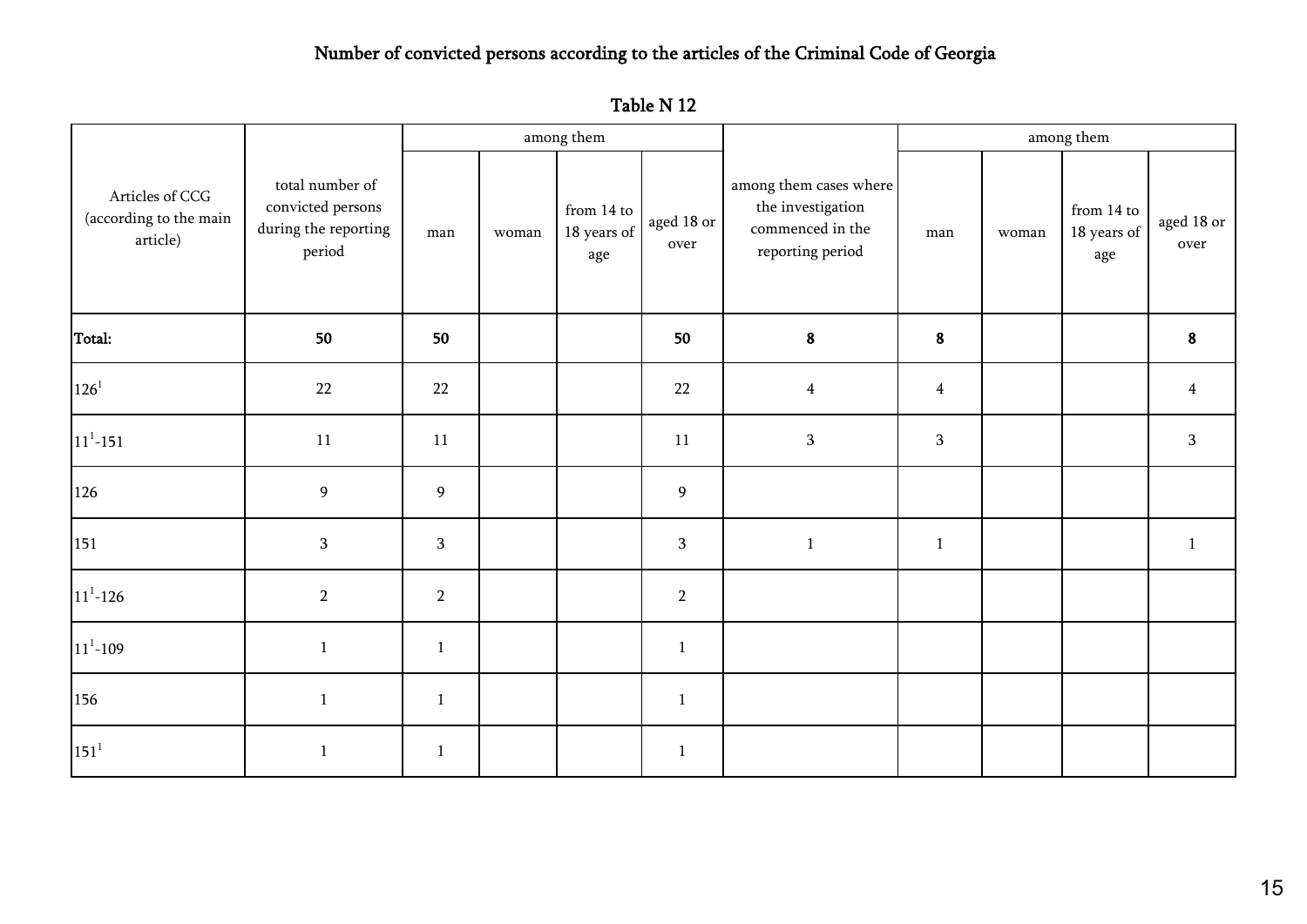### Number of persons convicted according to the grounds of intolerance

### Table N 13

| Ground of intolerance             | total number of convicted persons<br>in the reporting period | among them cases where the<br>investigation commenced in the<br>reporting period |  |  |  |  |
|-----------------------------------|--------------------------------------------------------------|----------------------------------------------------------------------------------|--|--|--|--|
| Total number of persons           | 50                                                           | ${\bf 8}$                                                                        |  |  |  |  |
| gender                            | 38                                                           | $\overline{7}$                                                                   |  |  |  |  |
| gender identity                   | $\mathbf{3}$                                                 | $\mathbf{1}$                                                                     |  |  |  |  |
| sexual orientation                | $\boldsymbol{6}$                                             |                                                                                  |  |  |  |  |
| sex                               |                                                              |                                                                                  |  |  |  |  |
| age                               |                                                              |                                                                                  |  |  |  |  |
| disability                        |                                                              |                                                                                  |  |  |  |  |
| $\mathop{\rm race}\nolimits^{1)}$ | $\mathbf 1$                                                  |                                                                                  |  |  |  |  |
| religion                          | $\mathbf{1}$                                                 |                                                                                  |  |  |  |  |
| political or other view           |                                                              |                                                                                  |  |  |  |  |
| social affiliation                |                                                              |                                                                                  |  |  |  |  |
| place of residence                |                                                              |                                                                                  |  |  |  |  |
| property or social status         |                                                              |                                                                                  |  |  |  |  |
| other signs of discrimination     | $\,1\,$                                                      |                                                                                  |  |  |  |  |

 $^{\rm 1)}$  Race, skin color, language, citizenship, national and ethnic origin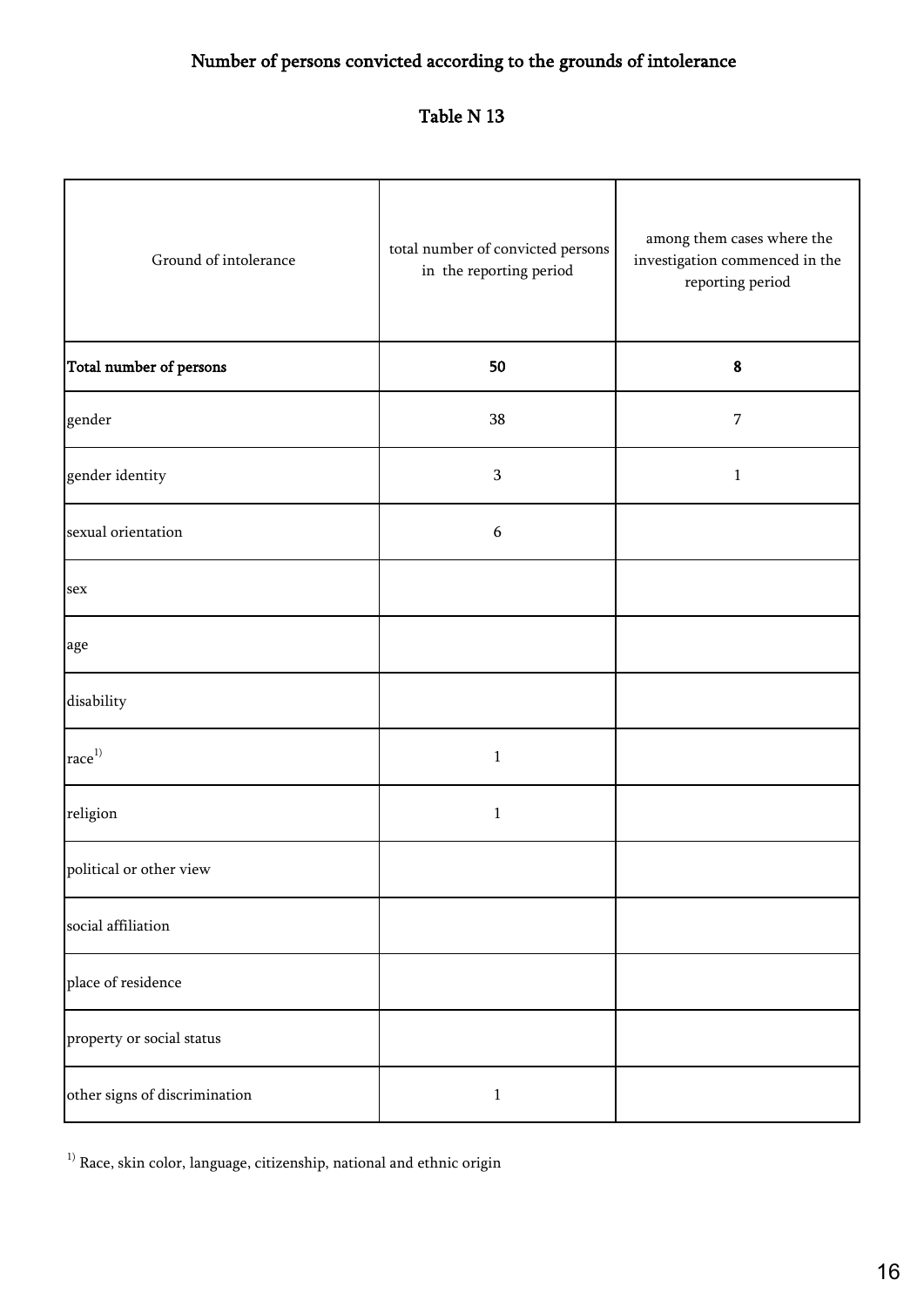#### Social Relations Table N 14

| Social relations <sup>1)</sup>       | Convict's attitude towards the victim<br>(towards the victims) | among them according to the cases<br>where the investigation commenced in<br>the reporting period |
|--------------------------------------|----------------------------------------------------------------|---------------------------------------------------------------------------------------------------|
| Total number of persons              | 59                                                             | 10                                                                                                |
| Spouse <sup>2)</sup>                 | 32                                                             | 6                                                                                                 |
| Partner <sup>3)</sup>                | $\mathbf{1}$                                                   |                                                                                                   |
| Parent <sup>4)</sup>                 | 5                                                              | $\mathbf{1}$                                                                                      |
| Child <sup>5</sup>                   |                                                                |                                                                                                   |
| Guardian <sup>6)</sup>               |                                                                |                                                                                                   |
| Dependent person <sup>7)</sup>       |                                                                |                                                                                                   |
| Other member of family <sup>8)</sup> | 6                                                              | $\overline{2}$                                                                                    |
| Acquaintance                         | 3                                                              | $\mathbf{1}$                                                                                      |
| Stranger                             | 12                                                             |                                                                                                   |

 $1)$  Social relation - Defines who is a convict for a victim

 $2)$  Spouse -implies a person within registered marriage, as well as unregistered marriage (including exspouses)

 $^{\rm 3)}$  Partner - implies individuals mutually engaged in romantic and/or intimate relationship

 $^{4)}$  Parent - mother, father, foster mother, foster father, adopting parent, adopting parent's spouse

5) Child - child, stepchild, foster child, adopted child

 $<sup>6)</sup>$  Guardian - guardian, custodian, supporter</sup>

 $<sup>7</sup>$  Dependent person - beneficiary of guardianship, custodianship and receiver of support</sup>

 $^{8)}$  Other member of family - persons listed in an article  $11^1$  of the criminal code of Georgia, except for persons that fall into categories defined above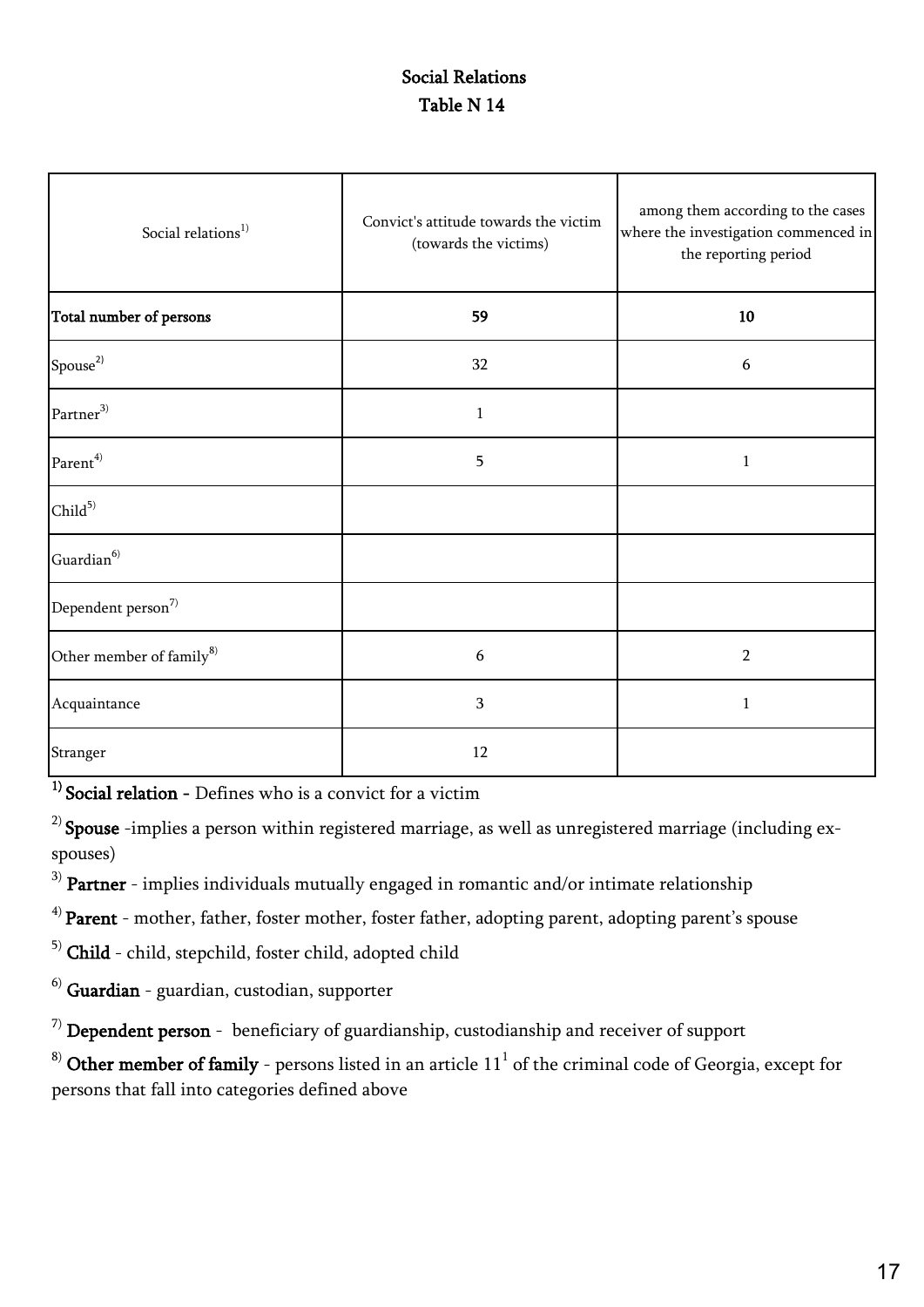## Types of punishments imposed on convicted persons

## (Table N 15)

|                          |                                                                        |                                   | Among them were charged |              |                               |
|--------------------------|------------------------------------------------------------------------|-----------------------------------|-------------------------|--------------|-------------------------------|
| Articles of the CCG      | Total number of<br>convicted persons<br>during the reporting<br>period | Deprivation of<br>${\rm liberty}$ | Conditional<br>sentence | Fine         | Community<br>$\mbox{service}$ |
| Total                    | 50                                                                     | 17                                | 28                      | $\mathbf{2}$ | $\overline{\mathbf{3}}$       |
| $126^{1}$                | 22                                                                     | $\overline{4}$                    | 16                      |              | $\sqrt{2}$                    |
| $\mathbf{11^{^{1}-}151}$ | $11\,$                                                                 | $\overline{4}$                    | $\sqrt{7}$              |              |                               |
| 126                      | 9                                                                      | $\overline{4}$                    | $\overline{4}$          | $\,1\,$      |                               |
| 151                      | 3                                                                      | $1\,$                             |                         | $\mathbf 1$  | $1\,$                         |
| $11^1 - 126$             | $\sqrt{2}$                                                             | $\overline{2}$                    |                         |              |                               |
| $11^{\rm 1}\text{--}109$ | $\mathbf 1$                                                            | $\,1\,$                           |                         |              |                               |
| 156                      | $\,1$                                                                  |                                   | $\,1\,$                 |              |                               |
| $151^1$                  | $\,1$                                                                  | $\,1\,$                           |                         |              |                               |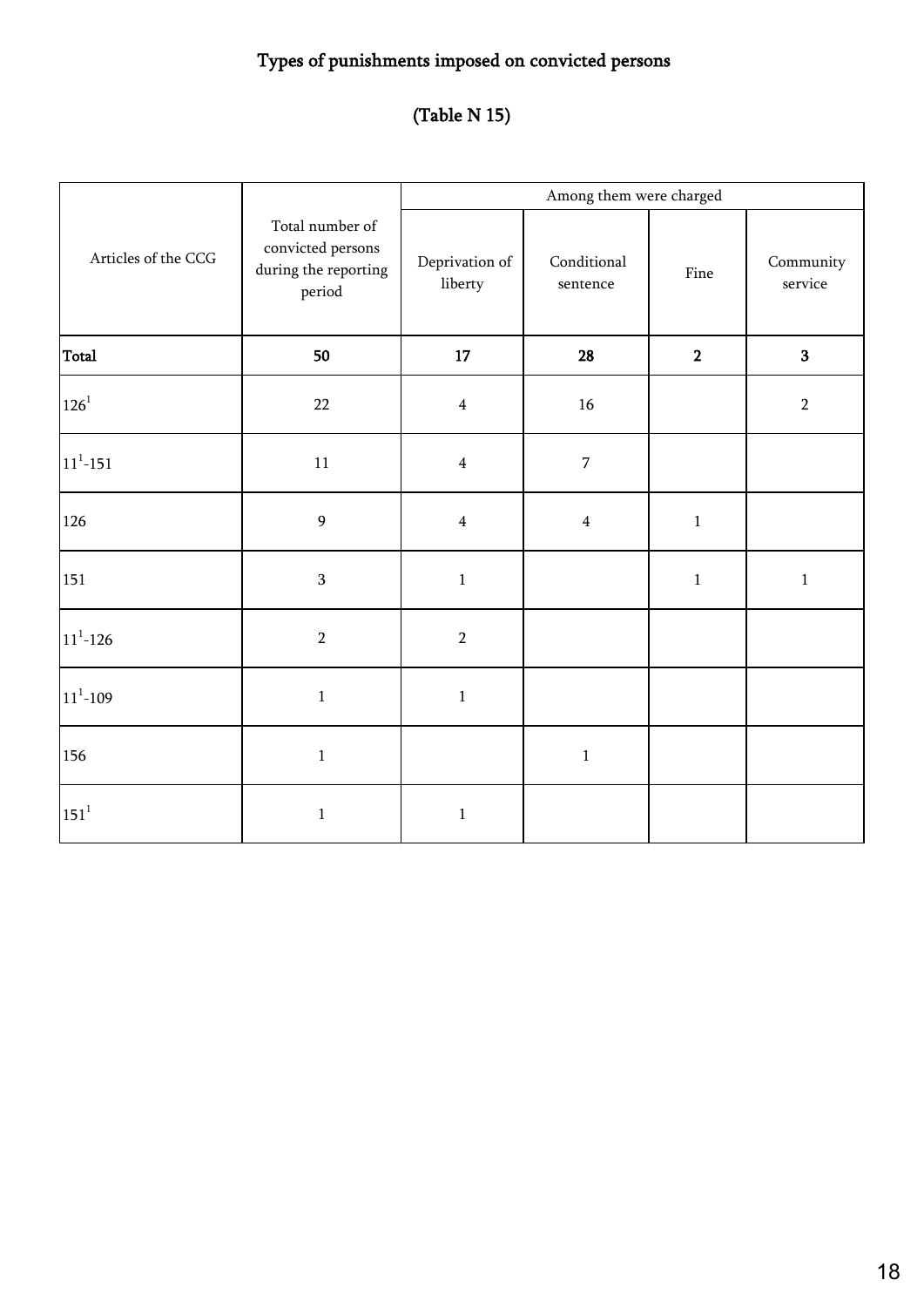#### Application of Article  $53<sup>1</sup>$  paragraph 1 of the CCG as an aggravating circumstance

| Table N 16 |  |
|------------|--|
|------------|--|

|                     |                                                                                                      |                | Among them the basis of intolerance |                    |     |     |            |              |          |                         |                    |                    |                           |                                  |
|---------------------|------------------------------------------------------------------------------------------------------|----------------|-------------------------------------|--------------------|-----|-----|------------|--------------|----------|-------------------------|--------------------|--------------------|---------------------------|----------------------------------|
| Articles of the CCG | Number of cases<br>where the article $531$<br>paragraph 1 of the<br>$\mathsf{CCG}\xspace$ is applied | Gender         | Gender Identity                     | Sexual orientation | Sex | Age | Disability | Race         | Religion | Political or other view | Social affiliation | Place of residence | Property or social status | Other signs of<br>discrimination |
| The number of cases | 31                                                                                                   | 24             | $\overline{\mathbf{3}}$             | $\mathbf{3}$       |     |     |            | $\mathbf{1}$ |          |                         |                    |                    |                           |                                  |
| $126^{1}$           | 14                                                                                                   | 13             |                                     |                    |     |     |            | $\mathbf{1}$ |          |                         |                    |                    |                           |                                  |
| $11^1 - 151$        | $\overline{7}$                                                                                       | 6              | $\mathbf{1}$                        |                    |     |     |            |              |          |                         |                    |                    |                           |                                  |
| 126                 | $\overline{5}$                                                                                       | $1\,$          | $\mathbf{1}$                        | $\sqrt{3}$         |     |     |            |              |          |                         |                    |                    |                           |                                  |
| $11^1 - 126$        | $\overline{2}$                                                                                       | $\overline{2}$ |                                     |                    |     |     |            |              |          |                         |                    |                    |                           |                                  |
| 151                 | $\mathbf{1}$                                                                                         |                | $\mathbf{1}$                        |                    |     |     |            |              |          |                         |                    |                    |                           |                                  |
| $11^1 - 109$        | $\mathbf{1}$                                                                                         | $\mathbf{1}$   |                                     |                    |     |     |            |              |          |                         |                    |                    |                           |                                  |
| $151^1$             | $\mathbf{1}$                                                                                         | $\mathbf{1}$   |                                     |                    |     |     |            |              |          |                         |                    |                    |                           |                                  |